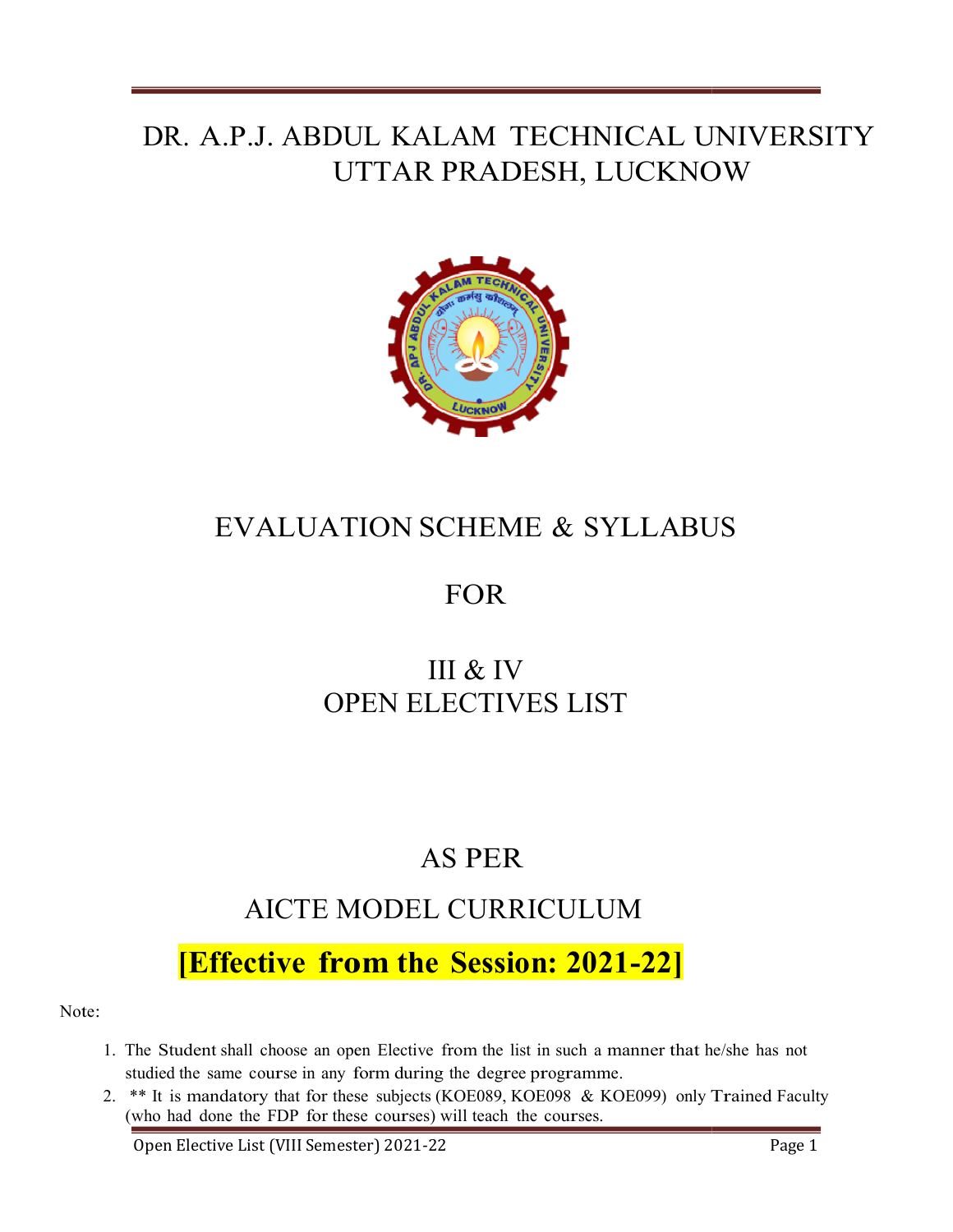# B. TECH. VIII Semester (2021-22)

### OPEN ELECTIVE –III

| KOE-081        | <b>CLOUD COMPUTING</b>              |
|----------------|-------------------------------------|
| KOE-082        | BIO MEDICAL SIGNAL PROCESSING       |
| KOE-083        | ENTREPRENEURSHIP DEVELOPMENT        |
| <b>KOE-084</b> | INTRODUCTION TO SMART GRID          |
| <b>KOE-085</b> | <b>QUALITY MANAGEMENT</b>           |
| <b>KOE-086</b> | INDUSTRIAL OPTIMIZATION TECHNIQUES  |
| <b>KOE-087</b> | <b>VIROLOGY</b>                     |
| <b>KOE-088</b> | NATURAL LANGUAGE PROCESSING         |
| <b>KOE-089</b> | **HUMAN VALUES IN MADHYASTH DARSHAN |

### OPEN ELECTIVE –IV

| <b>KOE-090</b> | <b>ELECTRIC VEHICLES</b>                    |
|----------------|---------------------------------------------|
| <b>KOE-091</b> | <b>AUTOMATION AND ROBOTICS</b>              |
| KOE-092        | COMPUTERIZED PROCESS CONTROL                |
| KOE-093        | DATA WAREHOUSING & DATA MINING              |
| KOE-094        | DIGITAL AND SOCIAL MEDIA MARKETING          |
| <b>KOE-095</b> | MODELING OF FIELD-EFFECT NANO DEVICES       |
| KOE-096        | MODELLING AND SIMULATION OF DYNAMIC SYSTEMS |
| <b>KOE-097</b> | <b>BIG DATA</b>                             |
| KOE-098        | **HUMAN VALUES IN BUDDHA AND JAIN DARSHAN   |
| <b>KOE-099</b> | **HUMAN VALUES IN VEDIC DARSANA             |
|                |                                             |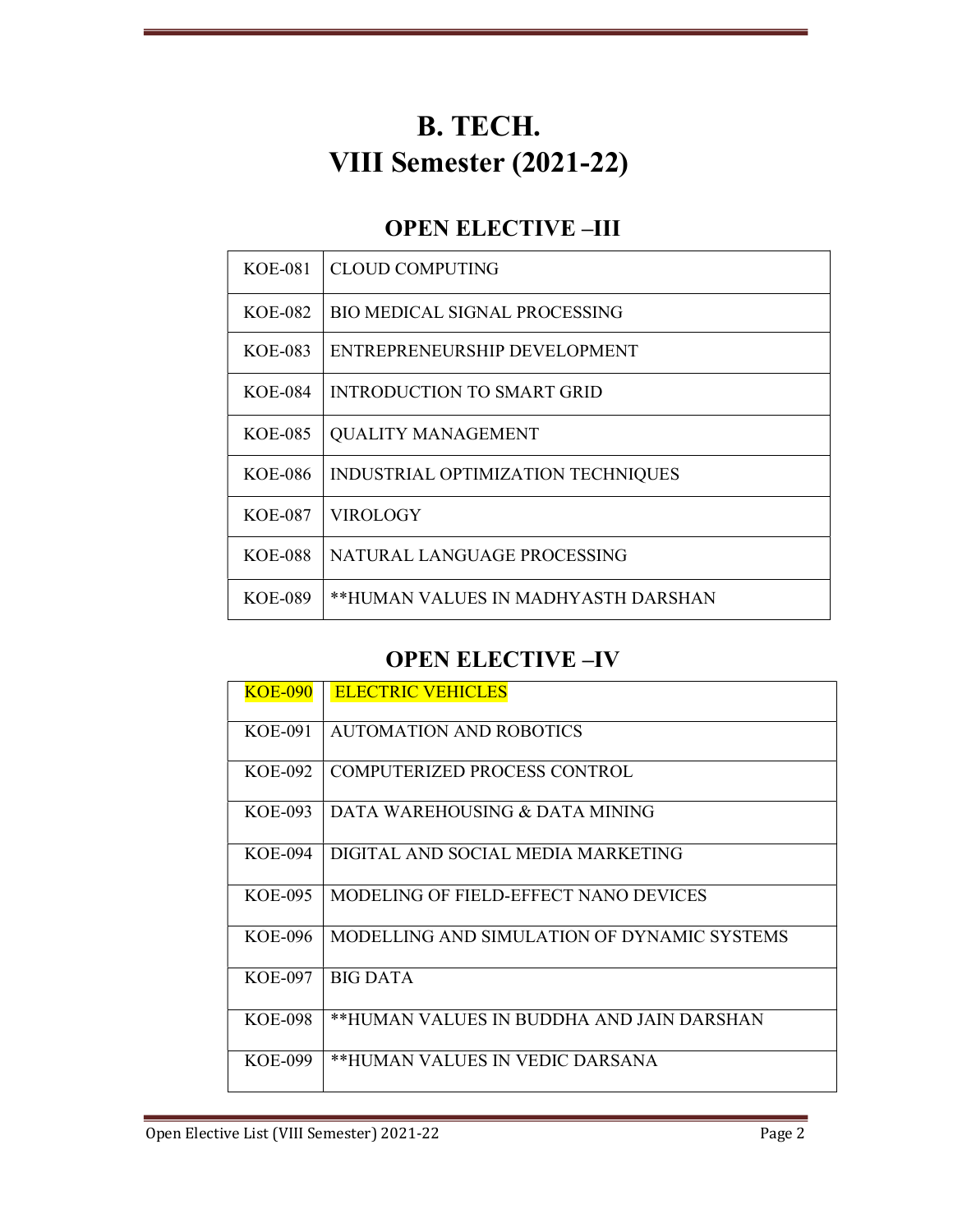# OPEN ELECTIVE –III

| <b>KOE-081</b> | <b>CLOUD COMPUTING</b>                    |
|----------------|-------------------------------------------|
| <b>KOE-082</b> | <b>BIO MEDICAL SIGNAL PROCESSING</b>      |
| <b>KOE-083</b> | <b>ENTREPRENEURSHIP DEVELOPMENT</b>       |
| <b>KOE-084</b> | <b>INTRODUCTION TO SMART GRID</b>         |
| <b>KOE-085</b> | <b>QUALITY MANAGEMENT</b>                 |
| <b>KOE-086</b> | <b>INDUSTRIAL OPTIMIZATION TECHNIQUES</b> |
| <b>KOE-087</b> | <b>VIROLOGY</b>                           |
| <b>KOE-088</b> | <b>NATURAL LANGUAGE PROCESSING</b>        |
| <b>KOE-089</b> | **HUMAN VALUES IN MADHYASTH DARSHAN       |

\*\* It is mandatory that for these subjects (KOE089) only Trained Faculty (who had done the FDP for these courses) will teach the courses.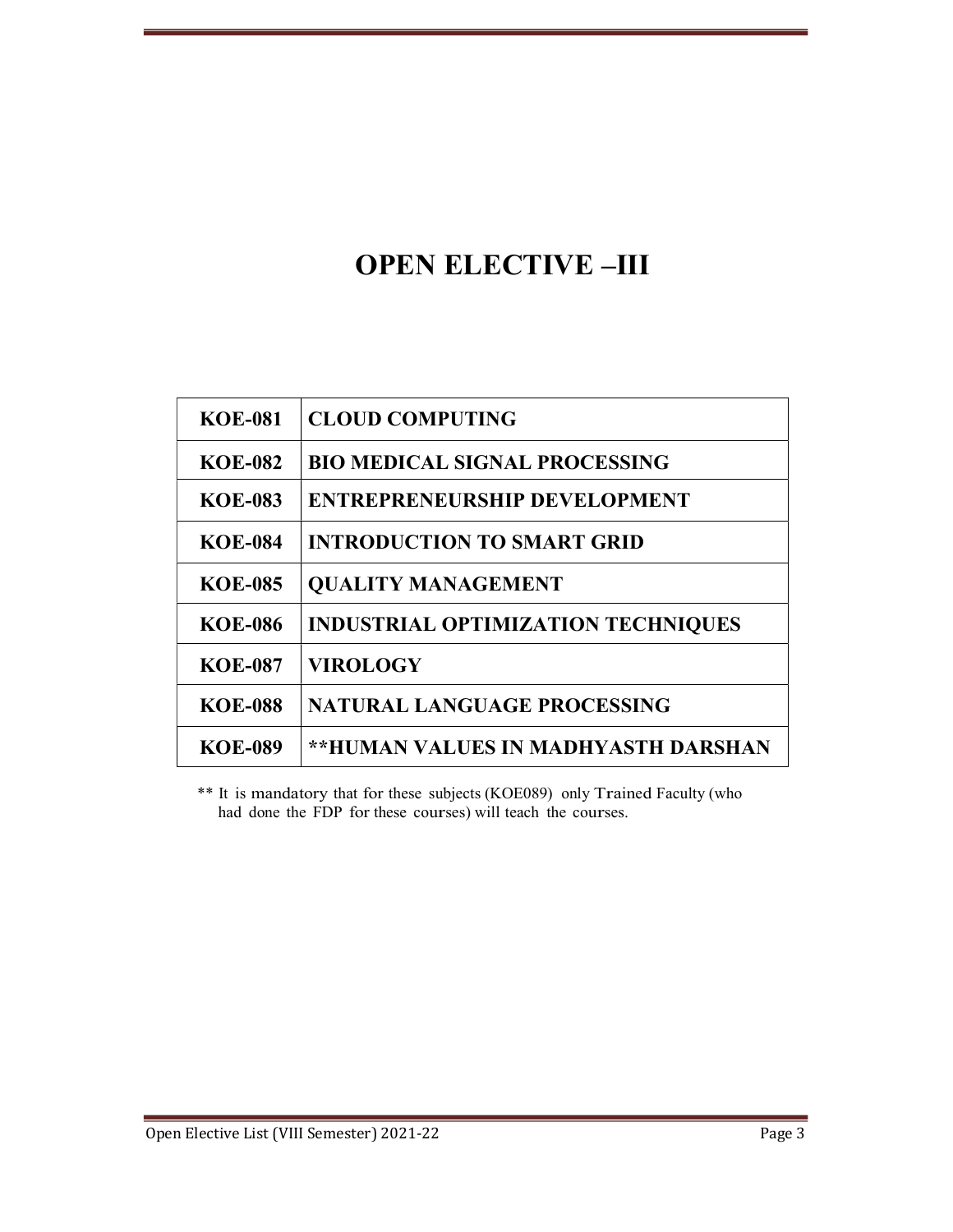| <b>KOE081: CLOUD COMPUTING</b> |                                                                           |                 |
|--------------------------------|---------------------------------------------------------------------------|-----------------|
| <b>DETAILED SYLLABUS</b>       |                                                                           | $3 - 1 - 0$     |
| Unit                           | <b>Topic</b>                                                              | <b>Proposed</b> |
|                                |                                                                           | Lecture         |
| $\mathbf{I}$                   | <b>Introduction:</b> Cloud Computing – Definition of Cloud – Evolution of | 08              |
|                                | Cloud Computing - Underlying Principles of Parallel and Distributed,      |                 |
|                                | History of Cloud Computing - Cloud Architecture - Types of Clouds -       |                 |
|                                | Business models around Clouds - Major Players in Cloud Computing-         |                 |
|                                | issues in Clouds - Eucalyptus - Nimbus - Open Nebula, CloudSim.           |                 |
| $\mathbf{I}$                   | Cloud Services: Types of Cloud services: Software as a Service-           | 08              |
|                                | Platform as a Service - Infrastructure as a Service - Database as a       |                 |
|                                | Service - Monitoring as a Service - Communication as services. Service    |                 |
|                                | providers- Google, Amazon, Microsoft Azure, IBM, Sales force.             |                 |
| III                            | <b>Collaborating Using Cloud Services: Email Communication over the</b>   | 08              |
|                                | Cloud - CRM Management - Project Management-Event Management -            |                 |
|                                | Task Management - Calendar - Schedules - Word Processing -                |                 |
|                                | Presentation – Spreadsheet - Databases – Desktop - Social Networks and    |                 |
|                                | Groupware.                                                                |                 |
| $\mathbf{I} \mathbf{V}$        | Virtualization for Cloud: Need for Virtualization – Pros and cons of      | 08              |
|                                | Virtualization - Types of Virtualization - System VM, Process VM,         |                 |
|                                | Virtual Machine monitor - Virtual machine properties - Interpretation     |                 |
|                                | and binary translation, HLL VM - supervisors - Xen, KVM, VMware,          |                 |
|                                | Virtual Box, Hyper-V.                                                     |                 |
| $\mathbf{V}$                   | Security, Standards and Applications: Security in Clouds: Cloud           | 08              |
|                                | security challenges - Software as a Service Security, Common              |                 |
|                                | Standards: The Open Cloud Consortium - The Distributed management         |                 |
|                                | Task Force – Standards for application Developers – Standards for         |                 |
|                                | Messaging - Standards for Security, End user access to cloud              |                 |
|                                | computing, Mobile Internet devices and the cloud.                         |                 |
|                                | Hadoop – MapReduce – Virtual Box — Google App Engine –                    |                 |
|                                | Programming Environment for Google App Engine                             |                 |

- 1. David E.Y. Sarna, "Implementing and Developing Cloud Application", CRC press 2011.
- 2. Lee Badger, Tim Grance, Robert Patt-Corner, Jeff Voas, NIST, Draft cloud computing synopsis and recommendation, May 2011.
- 3. Anthony T Velte, Toby J Velte, Robert Elsenpeter, "Cloud Computing: A Practical Approach", McGrawHill 2010.
- 4. Haley Beard, "Best Practices for Managing and Measuring Processes for On-demand Computing, Applications and Data Centers in the Cloud with SLAs", Emereo Pty Limited, July 2008.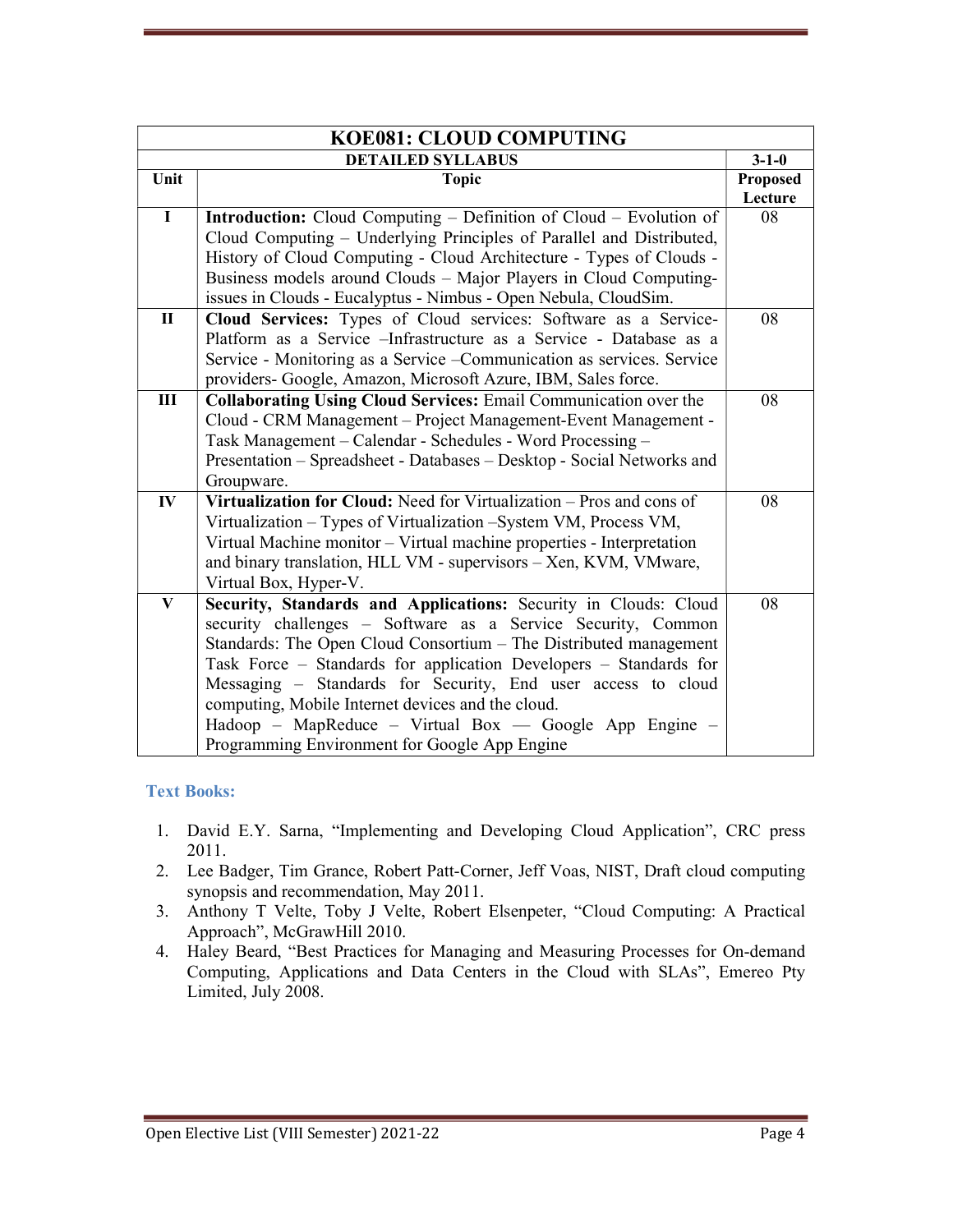| KOE082: BIOMEDICAL SIGNAL PROCESSING |                                                                                                                                                                                                                                                                                                                                                                                                          |                 |
|--------------------------------------|----------------------------------------------------------------------------------------------------------------------------------------------------------------------------------------------------------------------------------------------------------------------------------------------------------------------------------------------------------------------------------------------------------|-----------------|
| <b>DETAILED SYLLABUS</b>             |                                                                                                                                                                                                                                                                                                                                                                                                          | $3 - 1 - 0$     |
| Unit                                 | <b>Topic</b>                                                                                                                                                                                                                                                                                                                                                                                             | <b>Proposed</b> |
| $\mathbf{I}$                         | Introduction to Bio-Medical Signals: Classification, Acquisition and<br>Difficulties during Acquisition. Basics of Electrocardiography,<br>Electroencephalography, Electromyography & electro-retinography<br>Role of Computers in the Analysis, Processing, Monitoring &<br>Control and image reconstruction in bio-medical field.                                                                      | Lecture<br>08   |
| $\mathbf{I}$                         | ECG: Measurement of Amplitude and Time Intervals, QRS Detection<br>(Different Methods), ST Segment Analysis, Removal of Baseline<br>Wander and Power line Interferences, Arrhythmia Analysis, Portable<br>Arrhythmia Monitors.                                                                                                                                                                           | 08              |
| III                                  | Reduction: Turning Point algorithm, AZTEC Algorithm, Fan<br>Data<br>Algorithm, Huffman and Modified Huffman Coding, Run Length.<br>Coding.                                                                                                                                                                                                                                                               | 08              |
| $\mathbf{IV}$                        | EEG: Neurological Signal Processing, EEG characteristic, linear<br>prediction theory, Sleep EEG, Dynamics of Sleep/Wake transition.<br>Study of pattern of brain waves, Epilepsy-Transition, detection and<br>Estimation. EEG Analysis By Spectral Estimation: The Bt Method,<br>Periodogram, Maximum Entropy Method & AR Method, Moving<br>Average Method. The ARMA Methods, Maximum Likelihood Method. | 08              |
| V                                    | EP Estimation: by Signal Averaging, Adaptive Filtering:- General<br>Structures of Adaptive filters, LMS Adaptive Filter, Adaptive Noise<br>Cancelling, Wavelet Detection: Introduction, Detection By Structural<br>Matched<br>Filtering,<br>features,<br>Adaptive Wavelet<br>Detection,<br>Detection of Overlapping Wavelets.                                                                            | 08              |

- 1. Willis J. Tomkin, "Biomedical Digital Signal Processing", PHI.
- 2. D. C. Reddy, "Biomedical Signal Processing", McGraw Hill
- 3. Crommwell Weibel and Pfeifer, "Biomedical Instrumentation and Measurement", PHI

- 1. Arnon Cohen, "Biomedical Signal Processing (volume-I)", Licrc Press\
- 2. Rangaraj M. Rangayyan, "Biomedical Signal Analysis A Case Study Approach", John Wiley and Sons Inc.
- 3. John G. Webster, "Medical instrumentation Application and Design", John Wiley & Sons Inc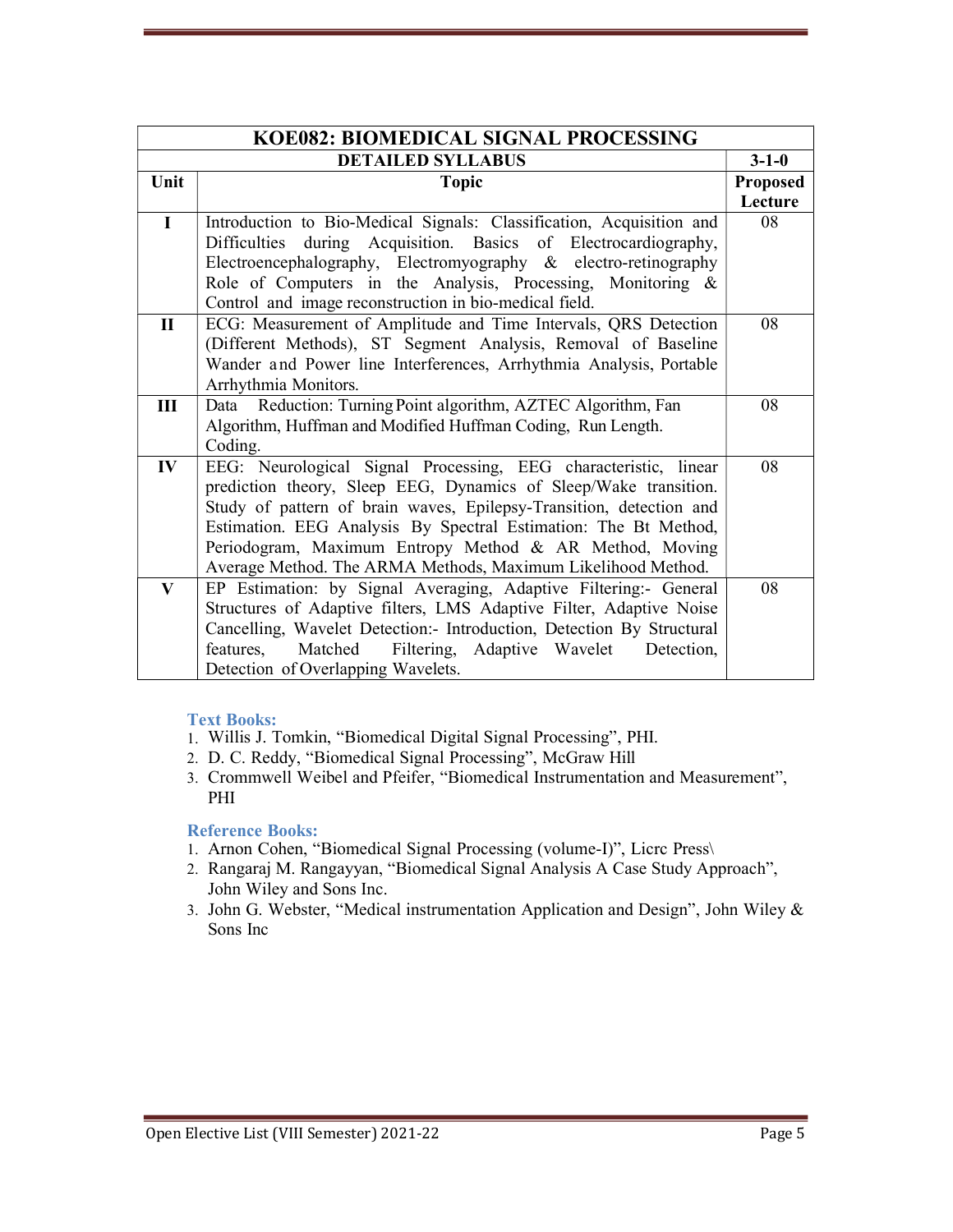| KOE083: ENTREPRENEURSHIP DEVELOPMENT |                                                                           |                 |
|--------------------------------------|---------------------------------------------------------------------------|-----------------|
| <b>DETAILED SYLLABUS</b>             |                                                                           | $3 - 1 - 0$     |
| Unit                                 | <b>Topic</b>                                                              | <b>Proposed</b> |
|                                      |                                                                           | Lecture         |
| $\mathbf{I}$                         | Entrepreneurship- definition. growth of small scale industries in         | 08              |
|                                      | developing countries and their positions vis-a-vis large industries; role |                 |
|                                      | of small scale industries in the national economy; characteristics and    |                 |
|                                      | types of small scale industries; demand based and resources based         |                 |
|                                      | ancillaries and sub-control types. Government policy for small scale      |                 |
|                                      | industry; stages in starting a small scale industry.                      |                 |
| $\mathbf{I}$                         | Project identification- assessment of viability, formulation, evaluation, | 08              |
|                                      | financing, field-study and collection of information, preparation of      |                 |
|                                      | project report, demand analysis, material balance and output methods,     |                 |
|                                      | benefit cost analysis, discounted cash flow, internal rate of return and  |                 |
|                                      | net present value methods.                                                |                 |
| III                                  | Accountancy- Preparation of balance sheets and assessment of economic     | 08              |
|                                      | viability, decision making, expected costs, planning and production       |                 |
|                                      | control, quality control, marketing, industrial relations, sales and      |                 |
|                                      | purchases, advertisement, wages and incentive, inventory control,         |                 |
|                                      | preparation of financial reports, accounts and stores studies.            |                 |
| $\mathbf{I} \mathbf{V}$              | Project Planning and control: The financial functions, cost of capital    | 08              |
|                                      | approach in project planning and control. Economic evaluation, risk       |                 |
|                                      | analysis, capital expenditures, policies and practices in public          |                 |
|                                      | enterprises. profit planning and programming, planning cash flow,         |                 |
|                                      | capital expenditure and operations. control of financial flows, control   |                 |
|                                      | and communication.                                                        |                 |
| $\bf{V}$                             | Laws concerning entrepreneur viz, partnership laws, business              | 08              |
|                                      | ownership, sales and income taxes and workman compensation act. Role      |                 |
|                                      | of various national and state agencies which render assistance to small   |                 |
|                                      | scale industries.                                                         |                 |

- 1. Forbat, John, "Entrepreneurship" New Age International.
- 2. Havinal, Veerbhadrappa, "Management and Entrepreneurship" New Age International
- 3. Joseph, L. Massod, "Essential of Management", Prentice Hall of India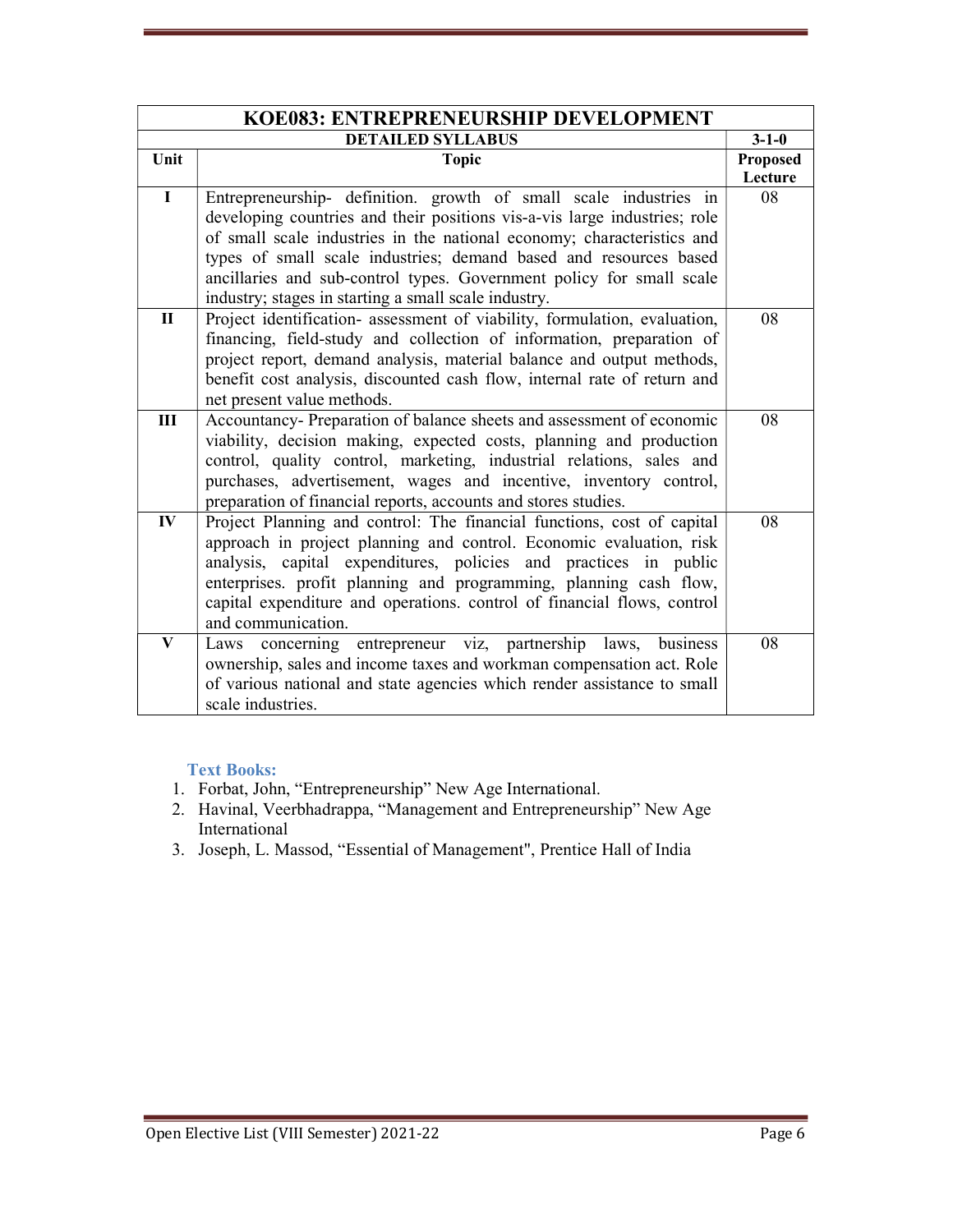| <b>KOE084: INTRODUCTION TO SMART GRID</b> |                                                                                                                                                                                                                                                                                                                                                                                                                                                   |                            |
|-------------------------------------------|---------------------------------------------------------------------------------------------------------------------------------------------------------------------------------------------------------------------------------------------------------------------------------------------------------------------------------------------------------------------------------------------------------------------------------------------------|----------------------------|
| <b>DETAILED SYLLABUS</b>                  |                                                                                                                                                                                                                                                                                                                                                                                                                                                   | $3 - 1 - 0$                |
| Unit                                      | <b>Topic</b>                                                                                                                                                                                                                                                                                                                                                                                                                                      | <b>Proposed</b><br>Lecture |
| $\mathbf I$                               | Introduction: Introduction to Smart Grid: Evolution of Electric Grid, Concept<br>of Smart Grid, Definitions, Need of Smart Grid, Functions of Smart Grid,<br>Opportunities & Barriers of Smart Grid, Difference between conventional &<br>smart grid, Concept of Resilient & Self Healing Grid, Present development &<br>International policies in Smart Grid. Case study of Smart Grid. CDM<br>opportunities in Smart Grid.                      | 08                         |
| $\mathbf{H}$                              | Smart Grid Technologies: Introduction to Smart Meters, Real Time Prizing,<br>Smart Appliances, Automatic Meter Reading (AMR), Outage Management<br>System (OMS), Plug in Hybrid Electric Vehicles (PHEV), Vehicle to Grid,<br>Smart Sensors, Home & Building Automation.                                                                                                                                                                          | 08                         |
| III                                       | Smart Grid Technologies: Smart Substations, Substation Automation, Feeder<br>Automation, Geographic Information System (GIS), Intelligent Electronic<br>Devices (IED) $\&$ their application for monitoring $\&$ protection, Smart storage<br>like Battery, SMES, Pumped Hydro, Compressed Air Energy Storage, Wide<br>Area Measurement System (WAMS), Phase Measurement Unit (PMU), PMUs<br>application to monitoring & control of power system. | 08                         |
| IV                                        | Microgrids and Distributed Energy Resources: Concept of microgrid, need<br>& application of microgrid, formation of microgrid, Issues of interconnection,<br>protection & control of microgrid, Plastic & Organic solar cells, thin flim solar<br>cells, Variable speed wind generators, fuel cells, microturbines, Captive power<br>plants, Integration of renewable energy sources.                                                             | 08                         |
| $\bf{V}$                                  | Power Quality Management in Smart Grid: Power Quality & EMC in Smart<br>Grid, Power Quality issues of Grid connected Renewable Energy Sources,<br>Power Quality Conditioners for Smart Grid, Web based Power Quality<br>monitoring                                                                                                                                                                                                                | 08                         |

- 1. Ali Keyhani, Mohammad N. Marwali, Min Dai, "Integration of Green and Renewable Energy in Electric Power Systems", Wiley.
- 2. Clark W. Gellings, "The Smart Grid: Enabling Energy Efficiency and Demand Response", CRC Press.
- 3. Janaka Ekanayake, Nick Jenkins, KithsiriLiyanage, Jianzhong Wu, Akihiko Yokoyama, "Smart Grid:
- 4. Technology and Applications", Wiley.
- 5. Jean Claude Sabonnadiere, NouredineHadjsaid, "Smart Grids", Wiley Blackwell 19.
- 6. Stuart Borlase, "Smart Grids (Power Engineering)", CRC Press.

- 1. Andres Carvallo, John Cooper, "The Advanced Smart Grid: Edge Power Driving Sustainability",Artech House Publishers July 2011.
- 2. James Northcote, Green, Robert G. Wilson "Control and Automation of Electric Power Distribution Systems (Power Engineering)", CRC Press.
- 3. MladenKezunovic, Mark G. Adamiak, Alexander P. Apostolov, Jeffrey George Gilbert "SubstationAutomation (Power Electronice and Power Systems)", Springer
- 4. R.C. Dugan, Mark F. McGranghan, Surya Santoso, H. Wayne Beaty, "Electrical Power System Quality", 2nd Edition, McGraw Hill Publication.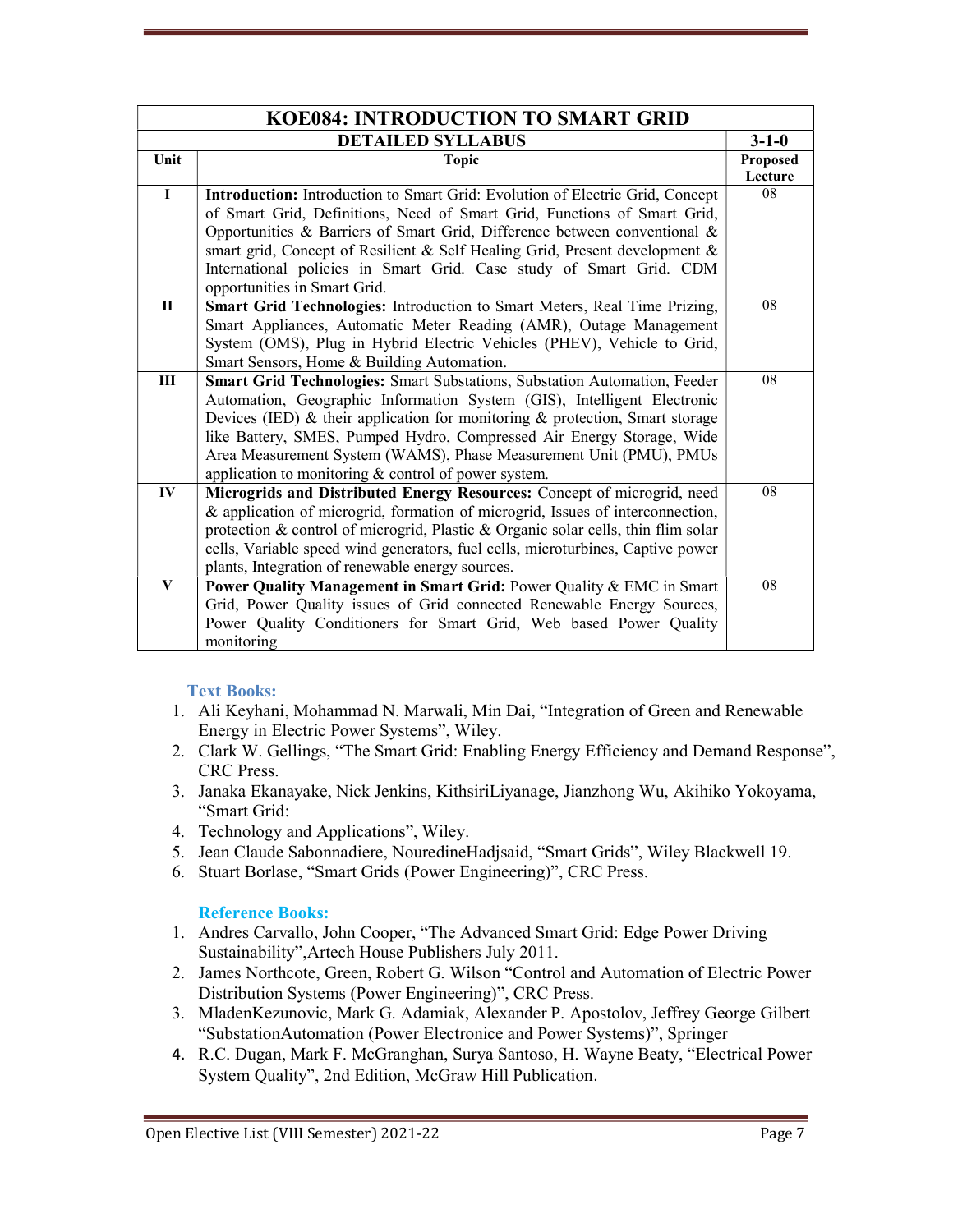|                          | KOE085: QUALITY MANAGEMENT                                                |                 |  |
|--------------------------|---------------------------------------------------------------------------|-----------------|--|
| <b>DETAILED SYLLABUS</b> |                                                                           | $3 - 1 - 0$     |  |
| Unit                     | <b>Topic</b>                                                              | <b>Proposed</b> |  |
|                          |                                                                           | Lecture         |  |
| $\mathbf I$              | Quality Concepts: Evolution of Quality Control, concept change, TQM       | 08              |  |
|                          | Modern concept, Quality concept in design, Review of design, Evolution    |                 |  |
|                          | of proto type. Control on Purchased Product: Procurement of various       |                 |  |
|                          | products, evaluation of supplies, capacity verification, Development of   |                 |  |
|                          | sources, procurement procedure. Manufacturing Quality: Methods            |                 |  |
|                          | and techniques for manufacture, inspection and control of product,        |                 |  |
|                          | quality in sales and services, guarantee, analysis of claims.             |                 |  |
| $\mathbf{I}$             | Quality Management: Organization structure and design, quality            | 08              |  |
|                          | function, decentralization, designing and fitting, organization for       |                 |  |
|                          | different type products and company, economics of quality value and       |                 |  |
|                          | contribution, quality cost, optimizing quality cost, seduction program.   |                 |  |
|                          | Human Factor in quality Attitude of top management, cooperation of        |                 |  |
|                          | groups, operators attitude, responsibility, causes of apparatus error and |                 |  |
|                          | corrective methods.                                                       |                 |  |
| $\mathbf{III}$           | Control Charts, Theory of control charts, measurement range,              | 08              |  |
|                          | construction and analysis of R charts, process capability study, use of   |                 |  |
|                          | control charts. Attributes of Control Chart, Defects, construction and    |                 |  |
|                          | analysis of charts, improvement by control chart, variable sample         |                 |  |
|                          | size, construction and analysis of C charts                               |                 |  |
| $\mathbf{IV}$            | Defects diagnosis and prevention defect study, identification and         | 08              |  |
|                          | analysis of defects, correcting measure, factors affecting reliability,   |                 |  |
|                          | MTTF, calculation of reliability, building reliability in the product,    |                 |  |
|                          | evaluation of reliability, interpretation of test results, reliability    |                 |  |
|                          | control, maintainability, zero defects, quality circle.                   |                 |  |
| $\mathbf{V}$             | ISO-9000 and its concept of Quality Management, ISO 9000 series,          | 08              |  |
|                          | Taguchi method, JIT in some details.                                      |                 |  |

- 1. Lt. Gen. H. Lal, "Total Quality Management", Eastern Limited, .
- 2. Greg Bounds, "Beyond Total Quality Management",McGraw Hill
- 3. Menon, H.G, "TQM in New Product manufacturing",McGraw Hill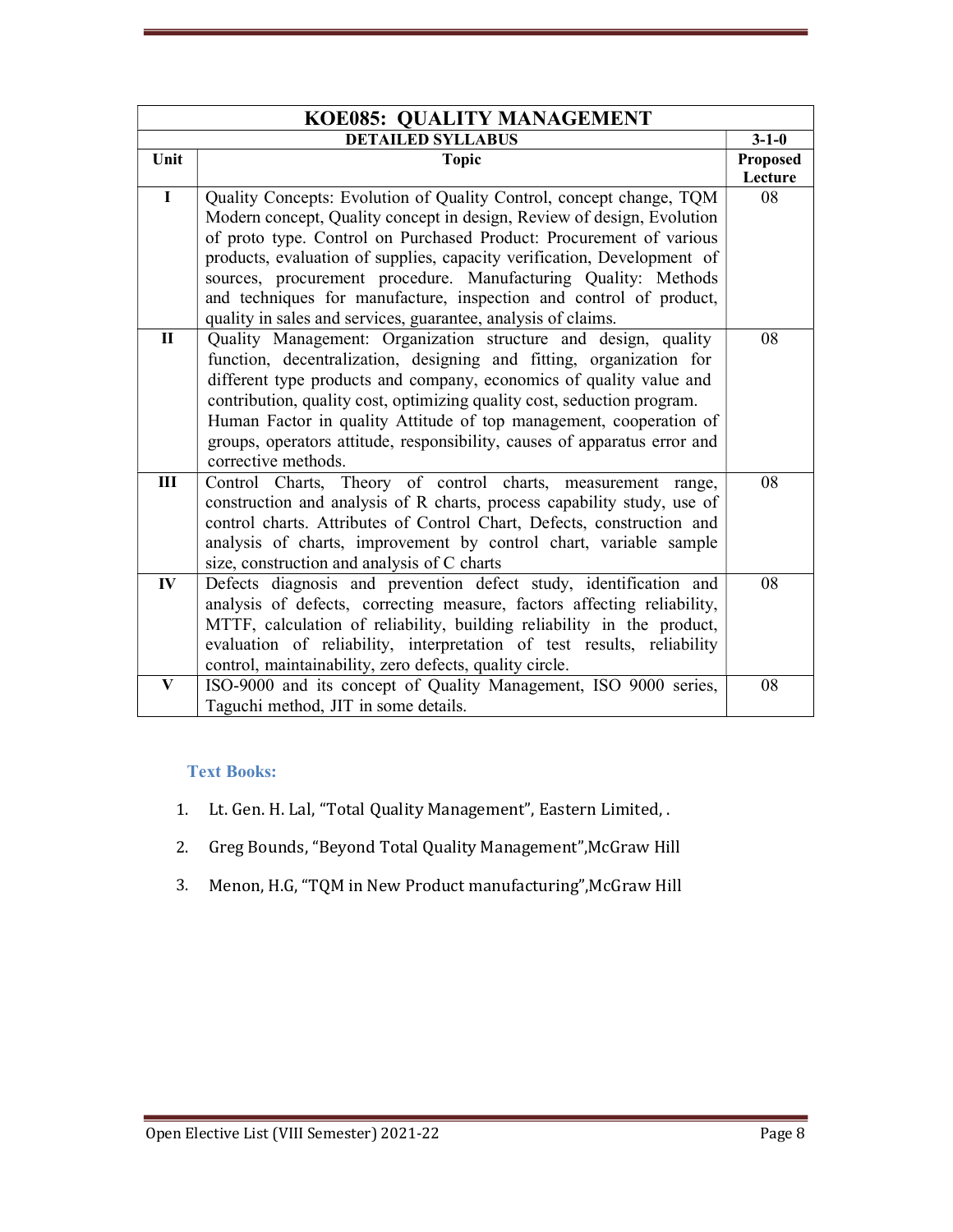| KOE086: INDUSTRIAL OPTIMIZATION TECHNIQUES |                                                                                                                                                                                                                                                                                                                                                                                                                                                                                                                                                                                                                                       |                            |
|--------------------------------------------|---------------------------------------------------------------------------------------------------------------------------------------------------------------------------------------------------------------------------------------------------------------------------------------------------------------------------------------------------------------------------------------------------------------------------------------------------------------------------------------------------------------------------------------------------------------------------------------------------------------------------------------|----------------------------|
|                                            | <b>DETAILED SYLLABUS</b>                                                                                                                                                                                                                                                                                                                                                                                                                                                                                                                                                                                                              | $3 - 1 - 0$                |
| Unit                                       | <b>Topic</b>                                                                                                                                                                                                                                                                                                                                                                                                                                                                                                                                                                                                                          | <b>Proposed</b><br>Lecture |
| $\mathbf I$                                | I Linear Programming: Historical development of optimization, engineering<br>application of optimization, formulation of design problems as a mathematical<br>programing problem. Graphical method of solution, Simplex method, Dual Simplex<br>method and its application in engineering.<br>Transportation and Assignment: Introduction, Mathematical formulations, optimal<br>solution of transportation model. Assignment problems: mathematical formulation,<br>solution of Assignment models (Hungarian method), variation of the Assignment<br>problem, the travelling sales man problem and their application in Engineering. | 08                         |
| $\mathbf{I}$                               | Sequencing and Network Analysis: Introduction of sequencing, General<br>assumptions, n Jobs through 2 machines, n jobs through 3 machines, $n$ jobs through<br>$m$ machines, 2 jobs through $m$ machines and their applications in Engineering.<br>Network Analysis: Introduction, Network logic (Network or arrow diagram), Rules<br>for drawing network diagrams, time analysis, forward and backward computation<br>CPM and PERT, and their applications in Engineering.                                                                                                                                                           | 08                         |
| III                                        | Theory of Games and Queueing Models: Introduction, 2 person zero sum games,<br>Maximin and minimax principle, game with saddle point and without saddle point,<br>Principle of dominance, Rectangular games, graphical solution of 2xn or mx2<br>games.<br>Queuing model: Introduction, Application of Queuing model, generalized Poisson<br>queuing model, single server models and multiple channel Queuing modeland their<br>applications in Engineering.                                                                                                                                                                          | 08                         |
| $I\!V$                                     | Dynamic Programming and Simulation: Introduction Formulation of<br>Dynamic Programming Problem, Dynamic Programming Algorithm, Forward<br>recursions, Capital Budgeting Problem, Cargo-loading Problem. Solution of<br>LPP by DPP<br>Simulation: Introduction, definition and types of simulation, need for Simulation<br>advantage and disadvantage, application of simulation, simulation procedure, Monte<br>Carlo simulation and their applications in Engineering.                                                                                                                                                               | 08                         |
| $\bf{V}$                                   | Inventory Control and Replacement Models: Introduction, types of inventories,<br>Inventory cost, Deterministic and probabilistic (nondeterministic) inventory models<br>and their application in engineering.<br>Replacement models: Introduction, definition, Replacement of items that<br>deteriorate, Replacement of items that fail suddenly, Equipment Renewal Problem,<br>Individual and Group Replacement policies $&$ their applications in Engineering                                                                                                                                                                       | 08                         |

- 1. Singiresu S. Rao. "Engineering Optimization" Theory and Practice". New Age International, New Delhi.
- 2. R. Panneerselvam. "Operations Research ". Prentice- Hall of India, New Delhi
- 3. Eliezer Naddor. "Inventory Systems". John Wiley & Sons, Inc. New York

- 1. H.A. Taha: Operations Research An Introduction, Macmillan Publishing Company, Inc., New York.
- 2. K. Swarup, P.K. Gupta, M. Mohan: "Operations Research", Sultan Chand and Sons, New Delhi.
- 3. P.K. Gupta, D.S. Hira: "Operations Research" An Introduction, S. Chand & Company Limited, New Delhi.
- 4. S.S. Rao: "Optimization Theory and Applications", Wiley Eastern Ltd., New Delhi.
- 5. J.K. Sharma: "Operations Research: Theory and Applications", Mac Millan India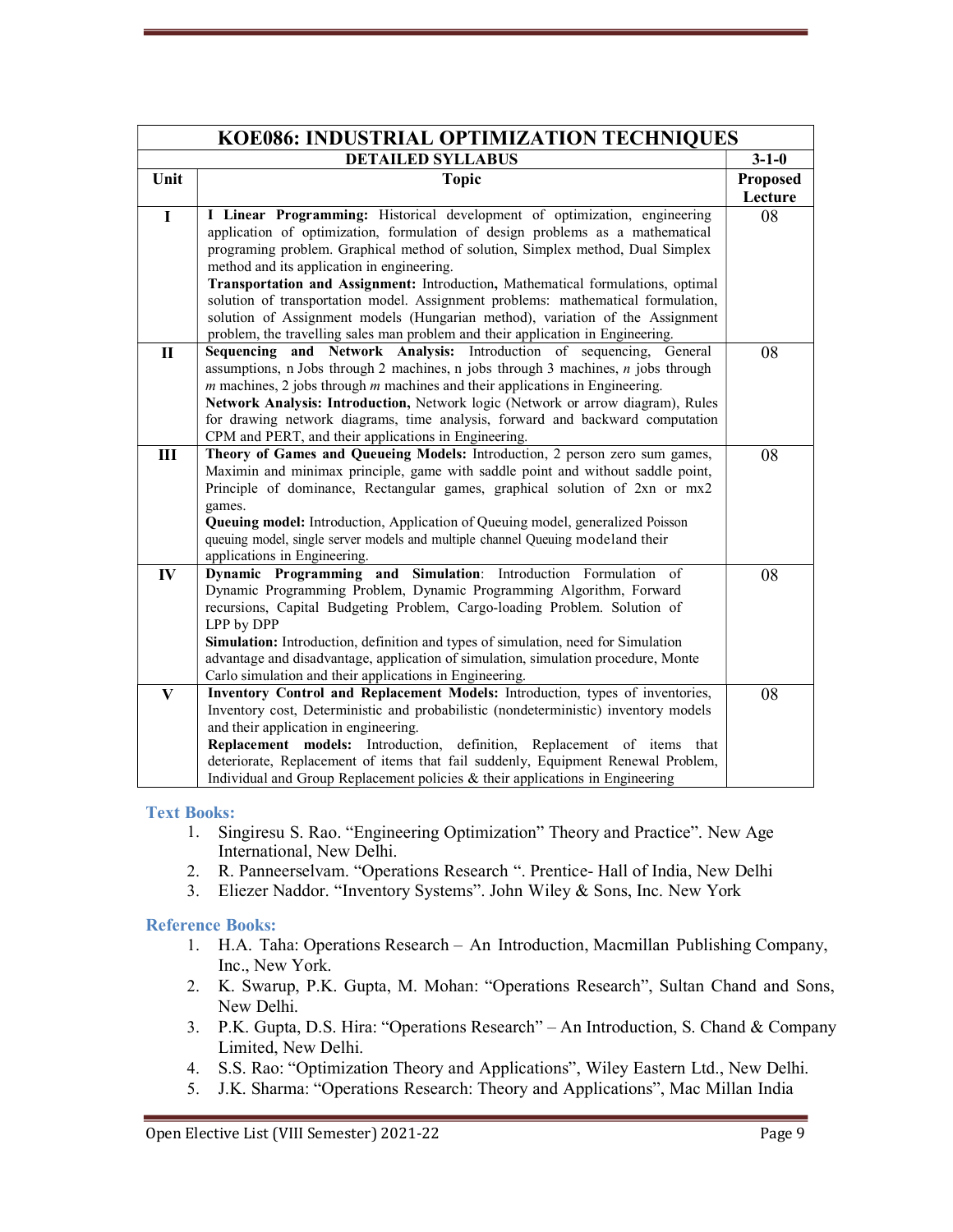### KOE 087: VIROLOGY

#### OBJECTIVE:

The objective of this course is to help the student learn molecular virology by general principles as opposed to describing each virus family. The rules for viral replication that all viruses follow are illustrated and discussed: while pointing out to the specific features of each virus, the course aims to reveal unity in the virus world rather than diversity. Host-pathogen interactions and examples of viral diseases will be discussed, with particular emphasis on the main principles of vaccine and antiviral drug development

|                         | <b>DETAILED SYLLABUS</b>                                                    | $3 - 1 - 0$     |
|-------------------------|-----------------------------------------------------------------------------|-----------------|
| Unit                    | <b>Topic</b>                                                                | <b>Proposed</b> |
|                         |                                                                             | Lecture         |
| $\overline{I}$          | General Concepts: Virus history, Diversity, shapes, sizes<br>and            | 08              |
|                         | components of genomes. Isolation and purification of viruses and            |                 |
|                         | components.                                                                 |                 |
| $\mathbf{I}$            | Consequences of virus infection to animals and human. Viral infection:      | 08              |
|                         | affect on host macromolecules. Viral infection: establishment of the        |                 |
|                         | antiviral state. Viruses counter attack mechanisms. Viral diagnostic        |                 |
|                         | techniques: Rapid Antigen testing, RTPCR.                                   |                 |
| Ш                       | Classification of viruses and nomenclatures. +strand RNA viruses-           | 08              |
|                         | Picorna viruses. Flavi viruses- West Nile virus and Dengue virus.           |                 |
|                         | Corona viruses- SARS pathogens. Small DNA viruses: parvo- and               |                 |
|                         | polyoma viruses. Large DNA viruses: Herpes-adeno-, and poxviruses.          |                 |
|                         | Miscellaneous viruses.                                                      |                 |
| $\mathbf{I} \mathbf{V}$ | -ve strand RNA viruses Paramyxo viruses. Orthomyxo viruses:                 | 08              |
|                         | Influenza pathogenesis and Bird flu. Rhabdo viruses: Rabies                 |                 |
|                         | pathogenesis dsRNA viruses- Reo viruses. Retroviruses: structure,           |                 |
|                         | classification, life cycle; reverse transcription. Retroviruses: HIV, viral |                 |
|                         | pathogenesis and AIDS.                                                      |                 |
| $\bf{V}$                | Antivirals and viral vaccines Viral Vaccines Conventional vaccines-         | 08              |
|                         | killed and attenuated, modern vaccinesrecombinant proteins, subunits,       |                 |
|                         | DNA vaccines, peptides, immunemodulators (cytokines), vaccine               |                 |
|                         | delivery and adjuvants, large scale manufacturing- QA/QC issues.            |                 |
|                         | Antivirals Interferons, designing and screening of antivirals, mechanism    |                 |
|                         | of action, antiviral libraries, antiretrovirals- mechanism of action and    |                 |
|                         | drug resistance. Modern approaches of virus control Anti-sense RNA,         |                 |
|                         | siRNA, ribozymes.                                                           |                 |

- 1. Antiviral Agents, Vaccines and immunotherapies. Stephen K. Tyring. ISBN 9780367393748 CRC
- 2. Basic Virology Edward K Wanger. Blackwell Publication
- 3. Fundamentals of molecular virology Acheson and Nicholas H,2011
- 4. Principles of Virology 2nd edition by S.J.Flint, L.W.Enquist, R.M.Krug,V.R. Racaniello, and A.M.Skalka ASM Press
- 5. Medical Virology 4th edition by David O.White and Frank J. Fenner. Academic Press.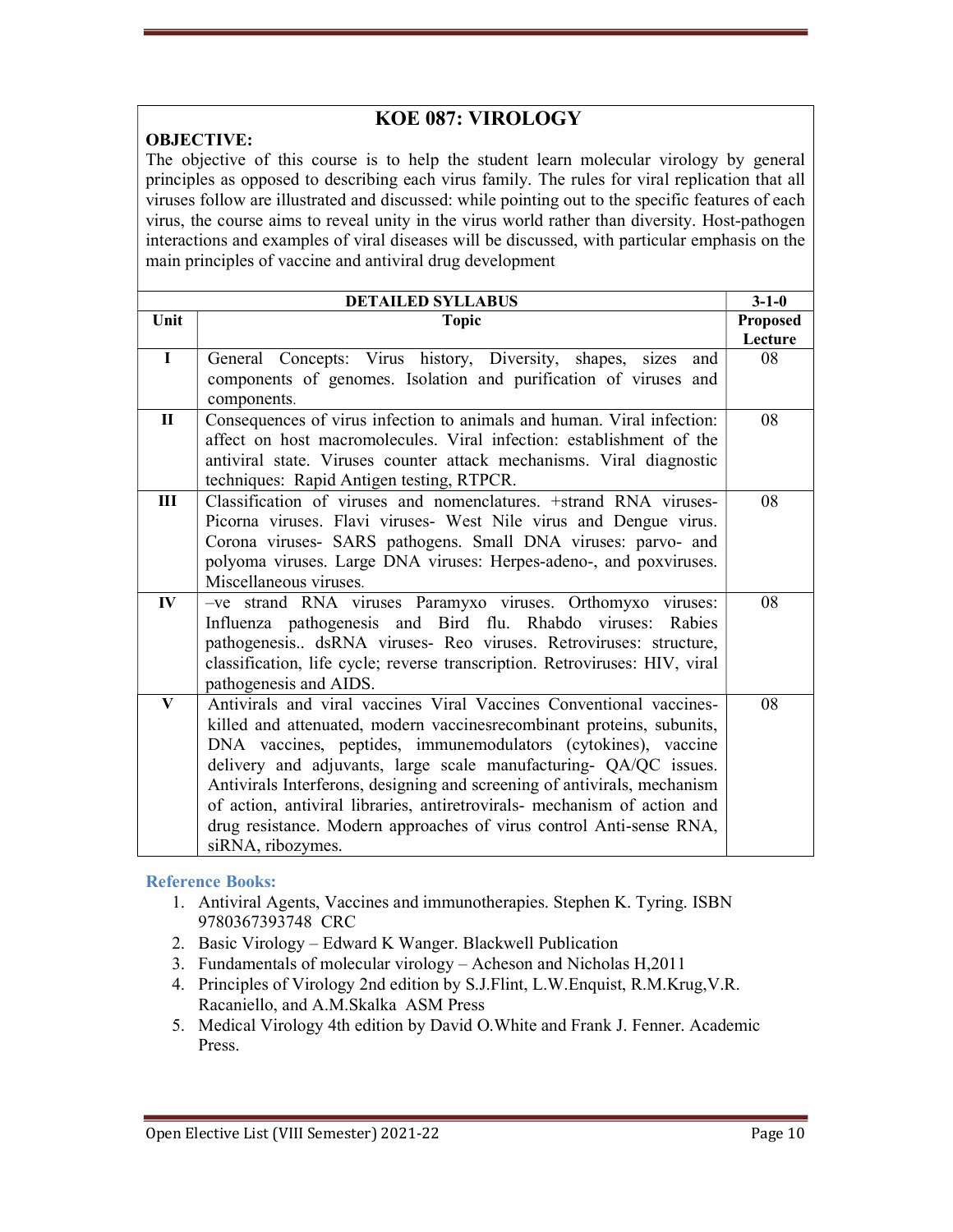| KOE088: NATURAL LANGUAGE PROCESSING |                                                                                   |                 |
|-------------------------------------|-----------------------------------------------------------------------------------|-----------------|
|                                     | <b>DETAILED SYLLABUS</b>                                                          | $3 - 1 - 0$     |
| Unit                                | <b>Topic</b>                                                                      | <b>Proposed</b> |
|                                     |                                                                                   | Lecture         |
| $\mathbf I$                         | Introduction to Natural Language Understanding: The study of Language,            | 08              |
|                                     | Applications of NLP, Evaluating Language Understanding Systems, Different         |                 |
|                                     | levels of Language Analysis, Representations and Understanding, Organization      |                 |
|                                     | of Natural language Understanding Systems, Linguistic Background: An              |                 |
|                                     | outline of English syntax.                                                        |                 |
| $\mathbf{I}$                        | Introduction to semantics and knowledge representation, some applications like    | 08              |
|                                     | machine translation, database interface.                                          |                 |
| $\mathbf{III}$                      | Grammars and Parsing: Grammars and sentence Structure, Top-Down and               | 08              |
|                                     | Bottom-Up Parsers, Transition Network Grammars, Top- Down Chart Parsing.          |                 |
|                                     | Feature Systems and Augmented Grammars: Basic Feature system for English,         |                 |
|                                     | Morphological Analysis and the Lexicon, Parsing with Features, Augmented          |                 |
|                                     | <b>Transition Networks.</b>                                                       |                 |
| $\mathbf{IV}$                       | Grammars for Natural Language: Auxiliary Verbs and Verb Phrases,                  | 08              |
|                                     | Movement Phenomenon in Language, Handling questions in Context-Free               |                 |
|                                     | Grammars. Human preferences in Parsing, Encoding uncertainty, Deterministic       |                 |
|                                     | Parser.                                                                           |                 |
| V                                   | Statistical Methods, Probabilistic<br><b>Resolution:</b><br>Ambiguity<br>Language | 08              |
|                                     | Processing, Estimating Probabilities, Part-of Speech tagging,<br>Obtaining        |                 |
|                                     | Lexical Probabilities, Probabilistic Context-Free Grammars, Best First Parsing.   |                 |
|                                     | Semantics and Logical Form, Word senses and Ambiguity, Encoding                   |                 |
|                                     | Ambiguity in Logical Form.                                                        |                 |

- 1. Akshar Bharti, Vineet Chaitanya and Rajeev Sangal, "NLP: A Paninian Perspective", Prentice Hall, New Delhi.
- 2. James Allen, "Natural Language Understanding", Pearson Education.
- 3. D. Jurafsky, J. H. Martin, "Speech and Language Processing", Pearson Education.
- 4. L. M. Ivansca, S. C. Shapiro, "Natural Language Processing and Language Representation", AAAI Press, 2000.
- 5. T. Winograd, Language as a Cognitive Process, Addison-Wesley.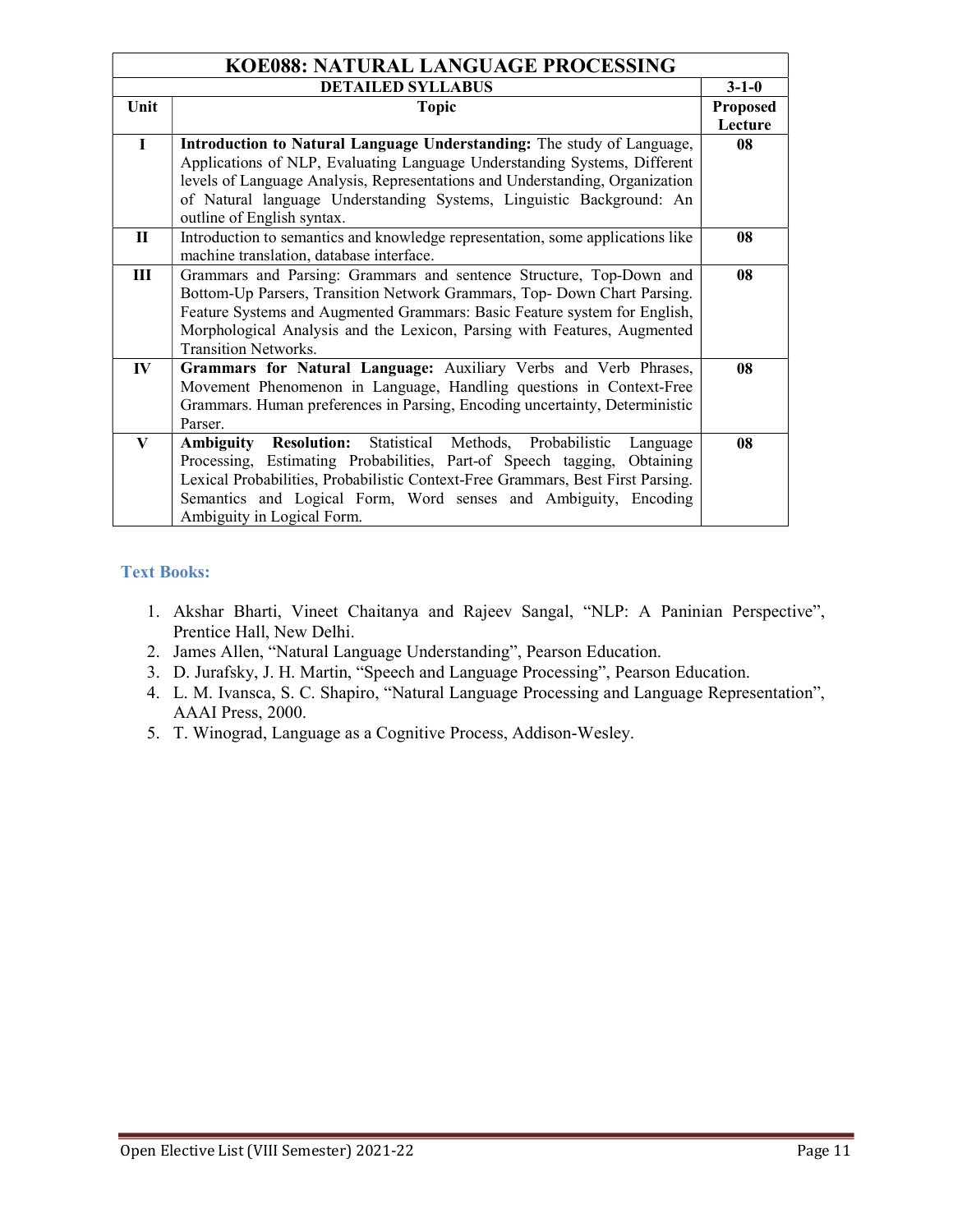|               | KOE089: HUMAN VALUES IN MADHYASTH DARSHAN                                                                                                   |                     |
|---------------|---------------------------------------------------------------------------------------------------------------------------------------------|---------------------|
|               | <b>DETAILED SYLLABUS</b>                                                                                                                    | $3 - 1 - 0$         |
| Unit          | <b>Topic</b>                                                                                                                                | Proposed<br>Lecture |
|               | Catalogue Description: Madhyasth Darshan is a new emerging                                                                                  | 08                  |
|               | philosophy that describes the existential realities along with its                                                                          |                     |
|               | implication in behaviour and work at the level of individual as well as                                                                     |                     |
|               | society. This philosophy has been propounded by Shri A. Nagraj in                                                                           |                     |
|               | seventies.                                                                                                                                  |                     |
|               | It is to be kept in mind that Darshan means realisation which calls for                                                                     |                     |
|               | developing the capacity to see the reality in oneself directly. So, any                                                                     |                     |
|               | study of Darshan shall help develop this capacity in the students                                                                           |                     |
|               | through proper steps of practices and shall not just provide the                                                                            |                     |
|               | information.                                                                                                                                |                     |
| $\mathbf I$   | Module I: Introduction to Madhyasth Darshan and its Basics                                                                                  | 08                  |
|               | Need to study Madhyasth Darshan; introduction, basic formulations                                                                           |                     |
|               | of the darshan; the complete expanse of study and the natural outcome                                                                       |                     |
|               | of living according to the darshan.                                                                                                         |                     |
| $\mathbf{I}$  | <b>Module II: Submergence of Nature in Space</b>                                                                                            | 08                  |
|               | The ever-present existence in the form of nature submerged in space;                                                                        |                     |
|               | nature classified into two categories - material and consciousness, and                                                                     |                     |
|               | four orders; the form, property, natural characteristic and self-                                                                           |                     |
|               | organization of the four orders, General direction and process of                                                                           |                     |
|               | evolution in the nature/ existence.                                                                                                         |                     |
| III           | Module III: Human Being as an indivisible part of Nature                                                                                    | 08                  |
|               | Human being as an indivisible part of nature; various types (five classes)                                                                  |                     |
|               | of human beings; human being in the combination of self and body;                                                                           |                     |
|               | purpose of self as realization, prosperity for the body; need of                                                                            |                     |
|               | behavior and work for attaining the goals of realization and prosperity                                                                     |                     |
| $\mathbf{IV}$ | Module IV: Fulfillment of human goal of realization and prosperity                                                                          | 08                  |
|               | Following natural, social and psychological principles for actualizing the                                                                  |                     |
|               | human goal; form of conducive society and order for such practices,<br>study process- achieving realization through self-study and practice |                     |
|               | while living in such a society (social order).                                                                                              |                     |
|               | Module V: Human Conduct based on Madhyasth Darshan                                                                                          |                     |
| V             | Description of such a realized self, continuity of happiness, peace,                                                                        |                     |
|               | satisfaction and bliss through realization, conduct of a realized human                                                                     |                     |
|               | being.                                                                                                                                      |                     |
|               | Possibility of finding solutions to present day problems (such as                                                                           |                     |
|               | inequality of rich and poor, man and woman etc.) in the light of it.                                                                        |                     |
|               |                                                                                                                                             |                     |

#### References:

- 1. Nagraj, A., "Vyavaharvadi Samajshastra", Jeevan Vidya Prakashan, 2nd edition, 2009.
- 2. Nagraj, A., "Avartanasheel Arthashastra", Jeevan Vidya Prakashan, 1st edition, 1998.
- 3. Class notes on "Human Values in Madhyasth Darshan" available on www.uhv.org.in
- 4. PPTs for "Human Values in Madhyasth Darshan" available on www.uhv.org.in
- 5. Video lectures on "Human Values in Madhyasth Darshan" on AKTU Digital Education (https://www.youtube.com/watch?v=l4x26FPFJYs&t=1558s)

<sup>1.</sup> Nagraj, A., "Manav Vyavahar Darshan", Jeevan Vidya Prakashan, 3rd edition, 2003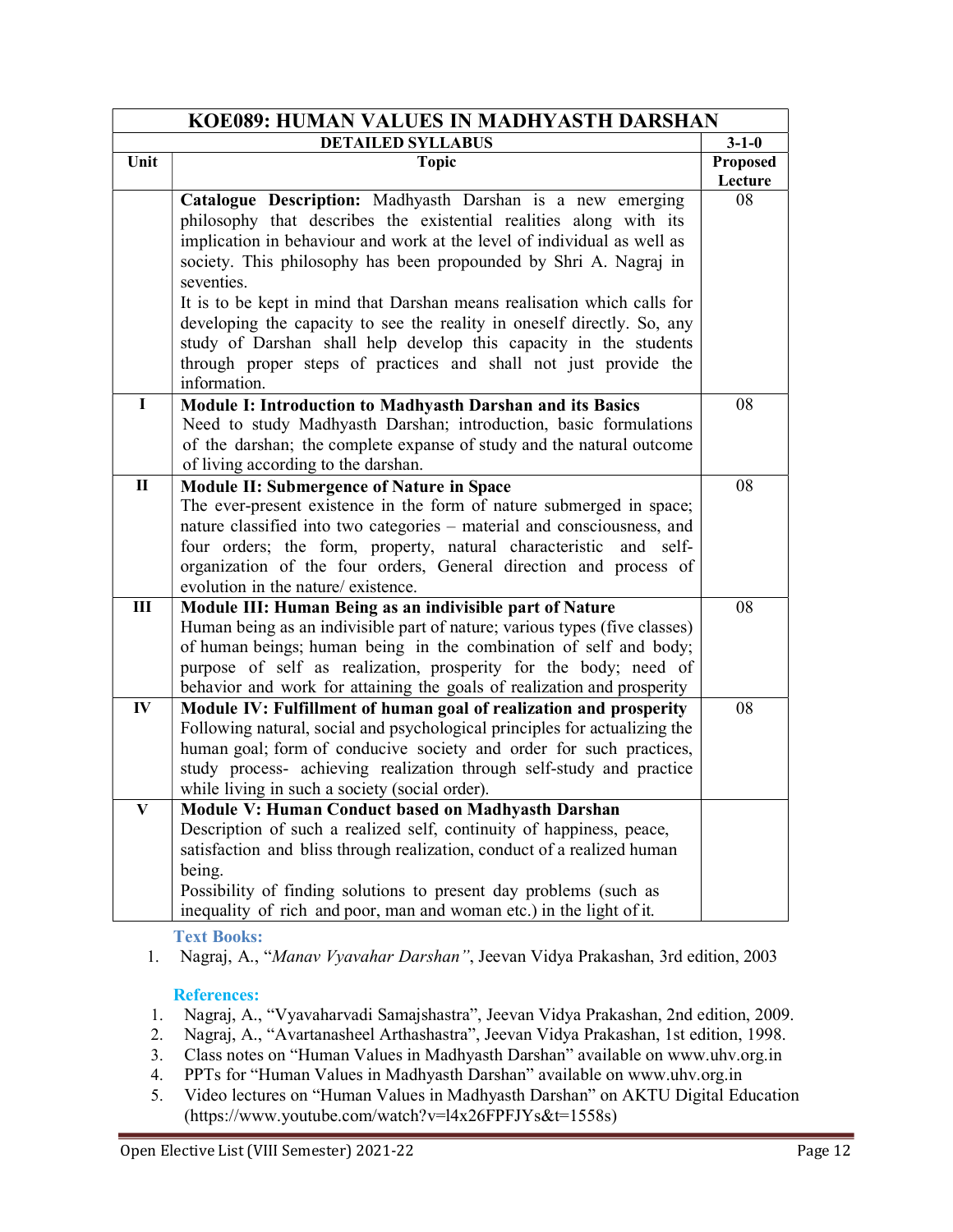### OPEN ELECTIVE –IV

| <b>KOE-090</b>                                                                | <b>ELECTRIC VEHICLES</b>                    |
|-------------------------------------------------------------------------------|---------------------------------------------|
| KOE-091                                                                       | <b>AUTOMATION AND ROBOTICS</b>              |
| <b>KOE-092</b>                                                                | COMPUTERIZED PROCESS CONTROL                |
| $KOE-093$                                                                     | DATA WAREHOUSING & DATA MINING              |
| KOE-094                                                                       | DIGITAL AND SOCIAL MEDIA MARKETING          |
| <b>KOE-095</b>                                                                | MODELING OF FIELD-EFFECT NANO DEVICES       |
| KOE-096                                                                       | MODELLING AND SIMULATION OF DYNAMIC SYSTEMS |
| <b>KOE-097</b>                                                                | <b>BIG DATA</b>                             |
| <b>KOE-098</b>                                                                | **HUMAN VALUES IN BUDDHA AND JAIN DARSHAN   |
| <b>KOE-099</b><br>$\mathbf{u} \cdot \mathbf{v} = \mathbf{v} \cdot \mathbf{v}$ | **HUMAN VALUES IN VEDIC DARSANA             |

\*\* It is mandatory that for these subjects (KOE098 & KOE099) only Trained Faculty (who had done the FDP for these courses) will teach the courses.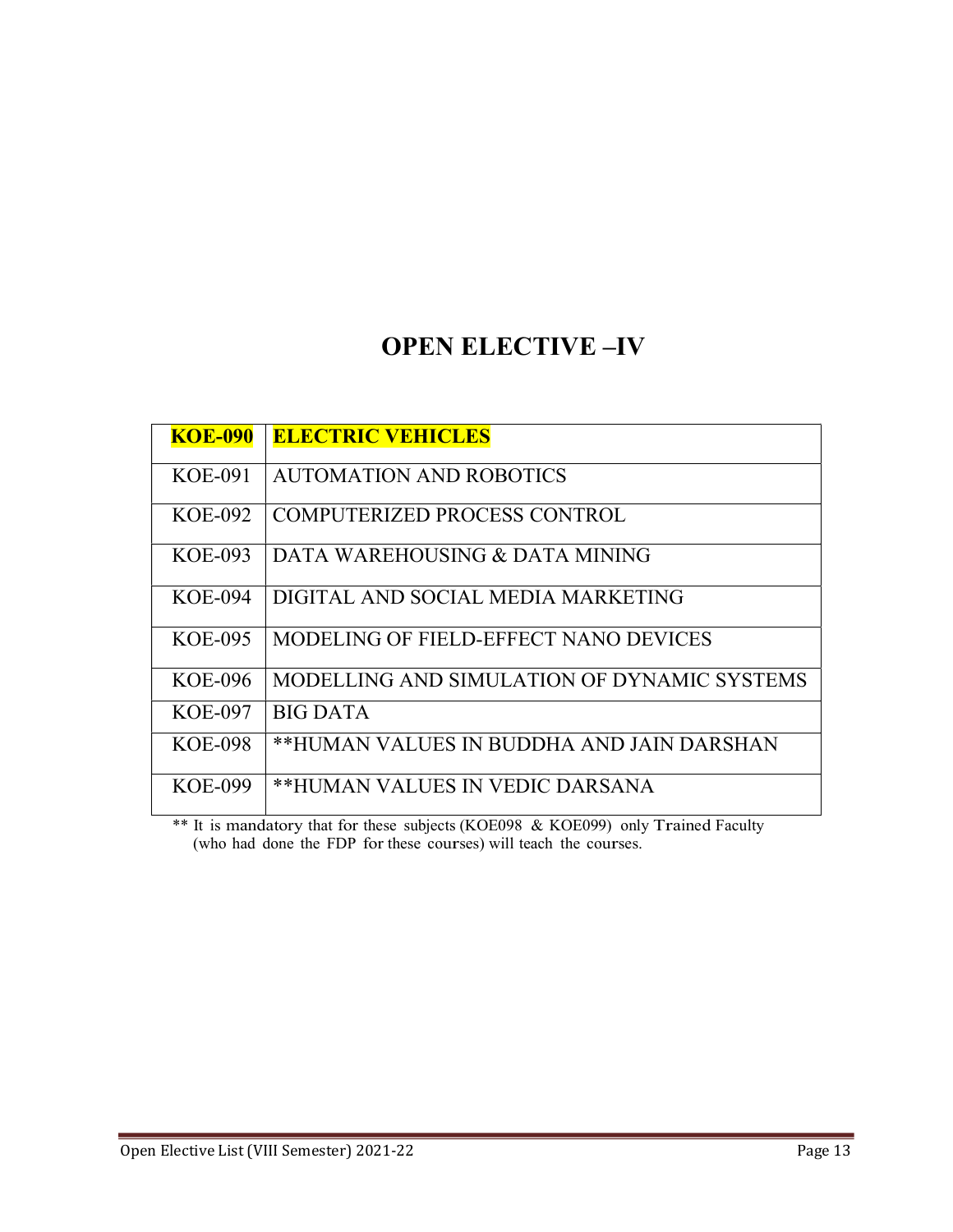|              | <b>KOE090 ELECTRIC VEHICLES</b>                                                                                                        |          |
|--------------|----------------------------------------------------------------------------------------------------------------------------------------|----------|
|              | <b>DETAILED SYLLABUS</b>                                                                                                               |          |
| Unit         | <b>Topic</b>                                                                                                                           | Proposed |
|              |                                                                                                                                        | Lecture  |
| $\mathbf I$  | Introduction of Electric Vehicles: Concept of Electrified transportation,                                                              | 08       |
|              | Past, present status of electric vehicles, Recent developments and trends                                                              |          |
|              | in electric vehicles, Comparison of EVs and IC Engine vehicles,                                                                        |          |
|              | Understanding electric vehicle components, Basic EV components and                                                                     |          |
|              | architecture, Autonomy and vehicle computing needs.                                                                                    |          |
| $\mathbf{I}$ | Electric Motor Drives for EV applications: Concept of EV motors,                                                                       | 08       |
|              | Classification of EV motors, Comparison of Electric motors for EV                                                                      |          |
|              | applications, Recent EV motors, BLDC and SRM, axial flux motor.                                                                        |          |
|              | Introduction to power electronics converters, DC-DC converter, speed                                                                   |          |
|              | control of dc motor, BLDC motor driving schemes.                                                                                       |          |
| III          | EV Batteries and Battery Management System: EV batteries, Lead<br>Acid batteries - Basics, Characteristics, Lithium batteries- Basics, | 08       |
|              | Characteristics, Selection of battery for EVs, Smart battery pack design,                                                              |          |
|              | Mechanical and reliability aspects of Li Ion packs, UN38 regulation                                                                    |          |
|              | familiarity, Cell balancing in Li Ion, Battery second life and usage in                                                                |          |
|              | BESS (energy storage systems). BMS - Global price trends, volumetric                                                                   |          |
|              | and gravimetric efficiency trends                                                                                                      |          |
| IV           | Charging system design technology for EV applications:                                                                                 | 08       |
|              | Charging system design considerations, AC & DC Charging, Charging                                                                      |          |
|              | methods, On-board/Off-board chargers, Vehicle to charger communication                                                                 |          |
|              | system, OCPP familiarity cloud and device side, metrology, billing and                                                                 |          |
|              | authentication types, understand the computing needs in a charging                                                                     |          |
|              | system, Understand internal major block diagrams and subsystems of low                                                                 |          |
|              | and high power chargers. IEC61850 and 61851 familiarities, IEC61000,                                                                   |          |
|              | 60950/51, IEC62196 key highlights.                                                                                                     |          |
| $\mathbf{V}$ | EV Charging Facility Planning: Identification of EV demand, Impact                                                                     | 08       |
|              | of EV charging on power grid, Energy generation scheduling, different                                                                  |          |
|              | power sources, centralized charging schemes, Energy storage integration                                                                |          |
|              | into micro-grid, Overview and applicability of AI for the EV ecosystem,                                                                |          |
|              | design of V2G aggregator, case studies.                                                                                                |          |

#### Reference:

- 1. C.C.Chan, K.T.Chau. Modern Electric Vehicle Technology, Oxford University Press, NY 2001
- 2. M.Ehsani, Y.Gao, S.E.Gay, A.Emadi, Modern Electric, Hybrid Electric and Fuel Cell Vehicles Fundamentals, Theory and Design, CRC Press, 2004
- 3. James Larminie, John Lowry. Electric Vehicle Technology Explained. Wiley 2012
- 4. NPTEL Course on Electric Vehicles Part 1 by Dr. Amit Jain, IIT Delhi
- 5. Tests on Lithium-ion batteries. Available at: https://www.lithium-batterie-service.de/en/un-38.3-testseries
- 6. Handbook on Battery Energy Storage Systems- ADB, 2018

#### Addition Practical Hand (Lab works):

- a. BLDC motor control experiment
- b. E-rickshaw commercial BLDC and driver based live demo
- c. Charge discharge characteristics of Li-Ion batteries and cells
- d. BMS function SoC, SoH and cell balancing demo
- e. PFC demo and waveform capture
- f. LLC (DCDC) demo and waveform capture
- g. CV, CC operation
- h. Tear down analysis of DC fast charger and AC fast charger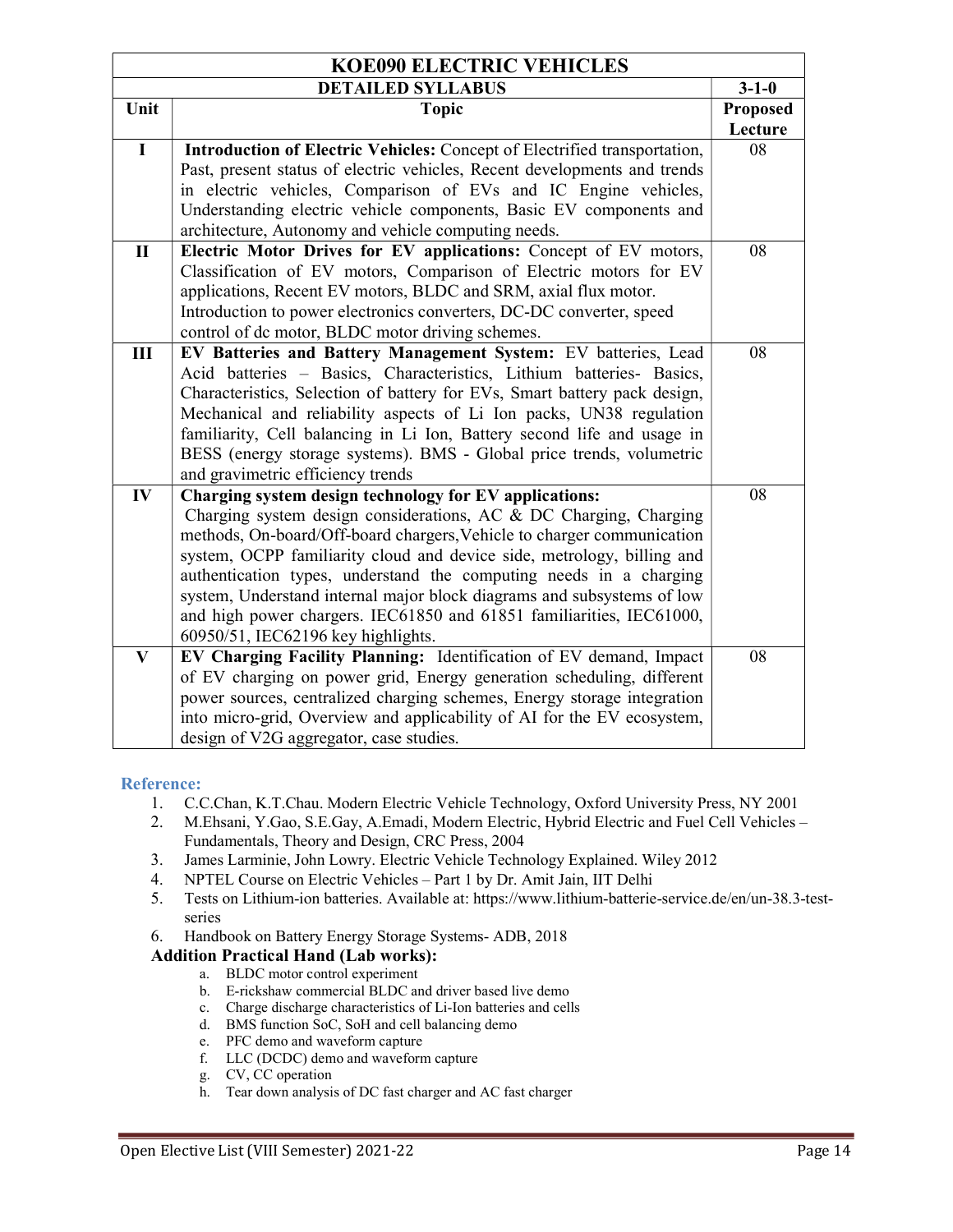| <b>KOE091 AUTOMATION AND ROBOTICS</b> |                                                                                                                                         |             |
|---------------------------------------|-----------------------------------------------------------------------------------------------------------------------------------------|-------------|
|                                       | <b>DETAILED SYLLABUS</b>                                                                                                                | $3 - 1 - 0$ |
| Unit                                  | <b>Topic</b>                                                                                                                            | Proposed    |
|                                       |                                                                                                                                         | Lecture     |
| $\overline{\mathbf{I}}$               | Automation: Definition, Advantages, goals, types, need, laws and                                                                        | 08          |
|                                       | principles of Automation. Elements of Automation. Fluid power and its                                                                   |             |
|                                       | elements, application of fluid power, Pneumatics vs. Hydraulics, benefit                                                                |             |
|                                       | and limitations of pneumatics and hydraulics systems, Role of Robotics                                                                  |             |
|                                       | in Industrial Automation.                                                                                                               |             |
| $\mathbf{I}$                          | Manufacturing Automation: Classification and type of automatic                                                                          | 08          |
|                                       | transfer machines; Automation in part handling and feeding, Analysis                                                                    |             |
|                                       | of automated flow lines, design of single model, multimode and mixed                                                                    |             |
|                                       | model production lines. Programmable Manufacturing Automation CNC                                                                       |             |
|                                       | machine tools, Machining centers, Programmable robots, Robot time                                                                       |             |
|                                       | estimation in manufacturing operations.                                                                                                 |             |
| III                                   | Definition,<br>Classification<br><b>Robotics:</b><br>of<br>Robots<br>Geometric<br>$\overline{a}$                                        | 08          |
|                                       | classification and Control classification, Laws of Robotics, Robot                                                                      |             |
|                                       | Components, Coordinate Systems, Power Source. Robot anatomy,                                                                            |             |
|                                       | configuration of robots, joint notation schemes, work volume,                                                                           |             |
|                                       | manipulator kinematics, position representation, forward and reverse                                                                    |             |
|                                       | transformations, homogeneous transformations in robot kinematics, D-H                                                                   |             |
|                                       | notations, kinematics equations, introduction to robot arm dynamics.                                                                    |             |
| $\mathbf{IV}$                         | Robot Drives and Power Transmission Systems: Robot drive                                                                                | 08          |
|                                       | mechanisms: Hydraulic/Electric/Pneumatics, servo & stepper motor                                                                        |             |
|                                       | drives, Mechanical transmission method: Gear transmission, Belt                                                                         |             |
|                                       | drives, Rollers, chains, Links, Linear to Rotary motion conversion,                                                                     |             |
|                                       | Rotary-to-Linear motion conversion, Rack and Pinion drives, Lead                                                                        |             |
|                                       | screws, Ball Bearings. Robot end Effectors: Classification of End                                                                       |             |
|                                       | effectors - active and passive grippers, Tools as end effectors,<br>Drive system for rippers. Mechanical, vacuum and magnetic grippers. |             |
|                                       | Gripper force analysis and gripper design.                                                                                              |             |
| $\overline{\mathbf{V}}$               | Robot Simulation: Methods of robot programming, Simulation                                                                              | 08          |
|                                       | concept, Off-line programming, advantages of offline programming.                                                                       |             |
|                                       | Robot Applications: Robot applications in manufacturing-Material                                                                        |             |
|                                       | transfer and machine loading/unloading, Processing operations like                                                                      |             |
|                                       | Welding & painting, Assembly operations, Inspection automation,                                                                         |             |
|                                       | Limitation of usage of robots in processing operation. Robot cell design                                                                |             |
|                                       |                                                                                                                                         |             |
|                                       | and control, Robot cell layouts-Multiple robots & Machine interference.                                                                 |             |

- 7. An Introduction to Robot Technology, by Coifet Chirroza, Kogan Page.
- 8. Robotics for Engineers, by Y. Koren, McGraw Hill.
- 9. Robotic: Control, Sensing, Vision and Intelligence, by Fu, McGraw Hill.
- 10. Introduction to Industrial Robotics, by Nagrajan, Pearson India.
- 11. Robotics, by J.J. Craig, Addison-Wesley.
- 12. Industrial Robots, by Groover, McGraw Hill.
- 13. Robotic Engineering An Integrated Approach : Richard D. Klafter Thomas A.
- 14. Robots & Manufacturing Automation, by Asfahl, Wiley.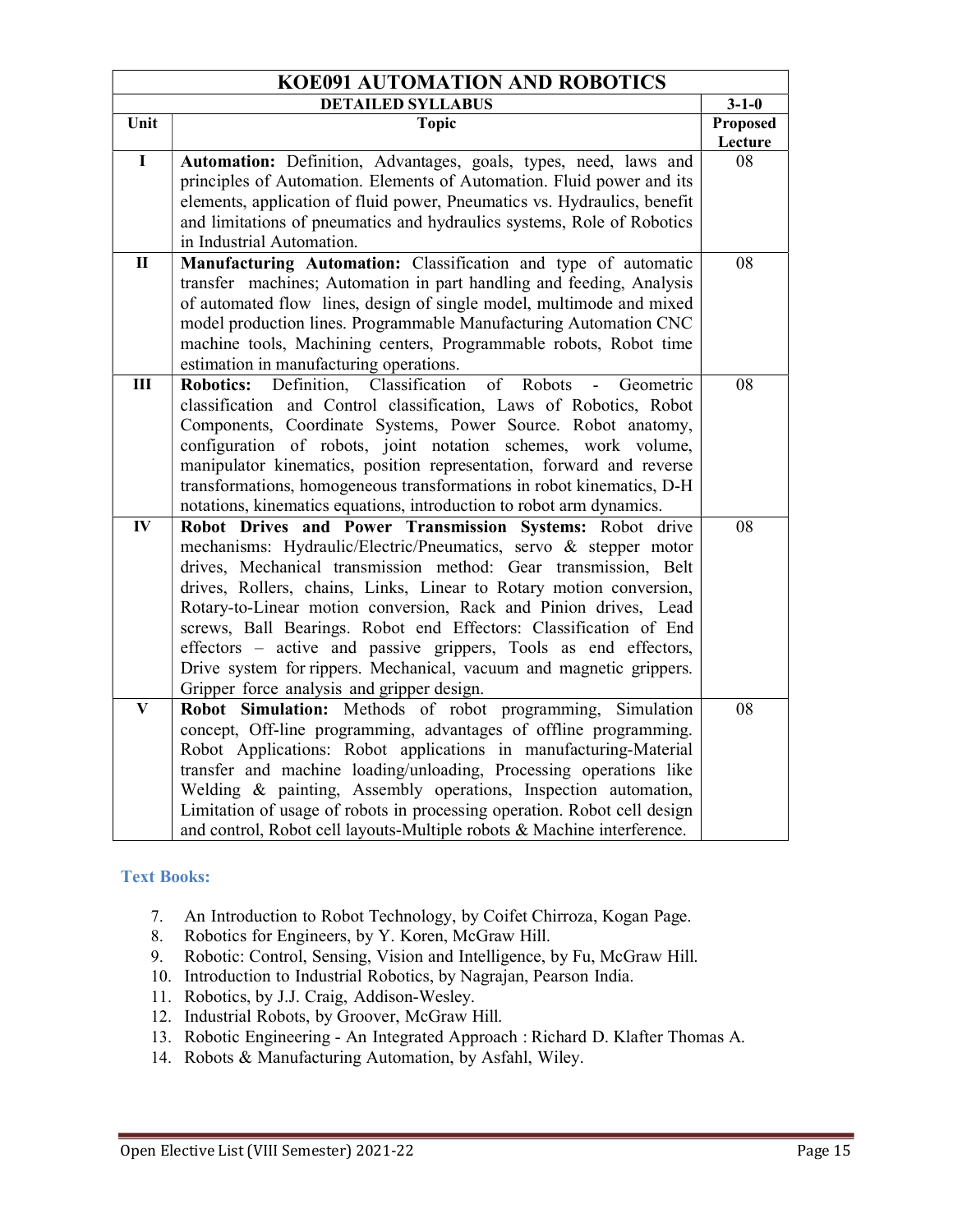| KOE092 COMPUTERIZED PROCESS CONTROL |                                                                        |             |
|-------------------------------------|------------------------------------------------------------------------|-------------|
|                                     | <b>DETAILED SYLLABUS</b>                                               | $3 - 1 - 0$ |
| Unit                                | <b>Topic</b>                                                           | Proposed    |
|                                     |                                                                        | Lecture     |
| $\mathbf I$                         | Basics of Computer-Aided Process Control: Role of computers in         | 08          |
|                                     | process control, Elements of a computer aided Process control System,  |             |
|                                     | Classification of a Computer-Aided Process Control System Computer     |             |
|                                     | Aided Process-control Architecture: Centralized Control Systems,       |             |
|                                     | Distributed control Systems, Hierarchical Computer control Systems.    |             |
|                                     | Economics of Computer-Aided Process control. Benefits of using         |             |
|                                     | Computers in a Process control. Process related Interfaces: Analog     |             |
|                                     | Interfaces, Digital Interfaces, Pulse Interfaces, Standard Interfaces. |             |
| $\mathbf{I}$                        | Industrial communication System: Communication Networking,             | 08          |
|                                     | Industrial communication Systems, Data Transfer<br>Techniques,         |             |
|                                     | Computer Aided Process control software, Types of Computer control     |             |
|                                     | Process Software, Real Time Operating System.                          |             |
| Ш                                   | Process Modelling for computerized Process control: Process model,     | 08          |
|                                     | Physical model, Control Model, Process modelling. Modelling            |             |
|                                     | Goals Definition, Information Preparation,<br>Model<br>Procedure:      |             |
|                                     | Formulation, Solution Finding, Results Analysis, Model Validation.     |             |
| $\mathbf{IV}$                       | Advanced Strategies For Computerised Process control: Cascade          | 08          |
|                                     | Control, Predictive control, Adaptive Control, Inferential control,    |             |
|                                     | Intelligent Control, Statistical control.                              |             |
| V                                   | Examples of Computerized Process Control: Electric Oven Temperature    | 08          |
|                                     | Control, Reheat Furnace Temperature control, Thickness and Flatness    |             |
|                                     | control System for metal Rolling, Computer-Aided control of Electric   |             |
|                                     | Power Generation Plant.                                                |             |

1. S. K. Singh, "Computer Aided Process control", PHI.

- 1. C. L. Smith, "Digital computer Process Control", Ident Educational Publishers.
- 2. C. D. Johnson, "Process Control Instrumentation Technology", PHI.
- 3. Krishan Kant, "Computer Based Industrial Control"
- 4. Pradeep B. Deshpande & Raymond H. Ash, "Element of Computer Process Control with Advance Control Applications", Instrument Society of America, 1981.
- 5. C. M. Houpis & G. B. Lamond, "Digital Control System Theory",McGraw Hill.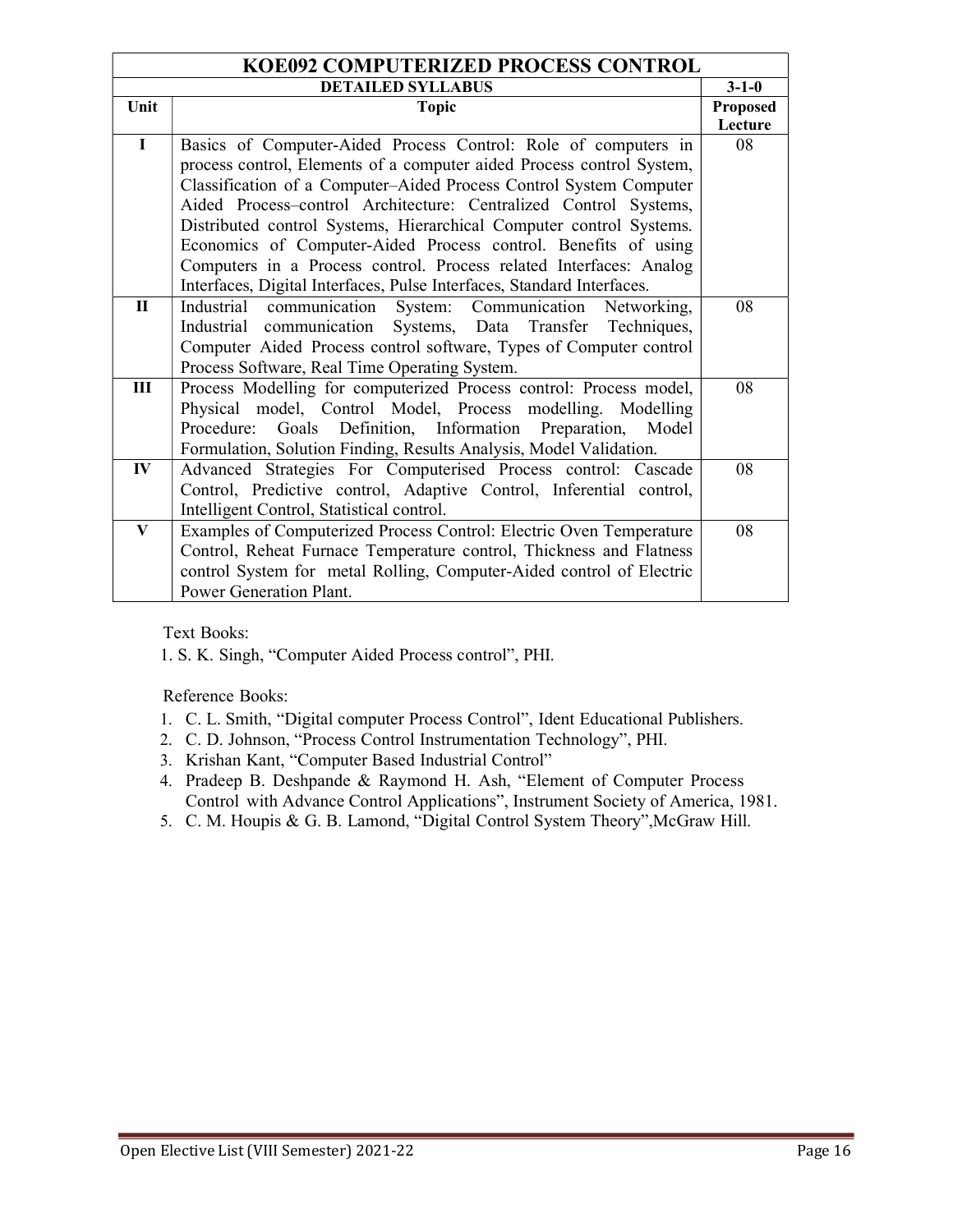| KOE093: DATA WAREHOUSING & DATA MINING |                                                                                                                                           |                 |
|----------------------------------------|-------------------------------------------------------------------------------------------------------------------------------------------|-----------------|
|                                        | <b>DETAILED SYLLABUS</b>                                                                                                                  | $3 - 1 - 0$     |
| Unit                                   | <b>Topic</b>                                                                                                                              | <b>Proposed</b> |
|                                        |                                                                                                                                           | Lecture         |
| $\mathbf I$                            | Overview, Definition,<br><b>Warehousing:</b><br>Data<br>Warehousing<br>Data                                                               | 08              |
|                                        | Components, Building a Data Warehouse, Warehouse Database, Mapping                                                                        |                 |
|                                        | the Data Warehouse to a Multiprocessor Architecture, Difference between                                                                   |                 |
|                                        | Database System and Data Warehouse, Multi Dimensional Data Model,                                                                         |                 |
|                                        | Data Cubes, Stars, Snow Flakes, Fact Constellations, Concept.                                                                             |                 |
| $\mathbf{I}$                           | Data Warehouse Process and Technology: Warehousing Strategy,                                                                              | 08              |
|                                        | Warehouse /management and Support Processes, Warehouse Planning and                                                                       |                 |
|                                        | Implementation, Hardware and Operating Systems for Data Warehousing,                                                                      |                 |
|                                        | Client/Server Computing Model & Data Warehousing. Parallel Processors<br>& Cluster Systems, Distributed DBMS implementations, Warehousing |                 |
|                                        | Software, Warehouse Schema Design                                                                                                         |                 |
| III                                    | Data Mining: Overview, Motivation, Definition & Functionalities, Data                                                                     | 08              |
|                                        | Processing, Form of Data Pre-processing, Data Cleaning: Missing Values,                                                                   |                 |
|                                        | Noisy Data, (Binning, Clustering, Regression, Computer and Human                                                                          |                 |
|                                        | inspection), Inconsistent Data, Data Integration and Transformation. Data                                                                 |                 |
|                                        | Reduction:-Data Cube Aggregation, Dimensionality reduction, Data                                                                          |                 |
|                                        | Compression, Numerosity Reduction, Discretization and Concept                                                                             |                 |
|                                        | hierarchy generation, Decision Tree                                                                                                       |                 |
| IV                                     | Definition,<br><b>Classification:</b><br>Data<br>Generalization,<br>Analytical                                                            | 08              |
|                                        | Characterization, Analysis of attribute relevance, Mining Class                                                                           |                 |
|                                        | comparisons, Statistical measures in large Databases, Statistical-Based                                                                   |                 |
|                                        | Decision<br>Algorithms,<br>Distance-Based<br>Algorithms,<br>Tree-Based                                                                    |                 |
|                                        | Algorithms.                                                                                                                               |                 |
|                                        | Clustering: Introduction, Similarity and Distance Measures, Hierarchical<br>and Partitional                                               |                 |
|                                        | Algorithms. Hierarchical Clustering- CURE<br>and<br>Chameleon. Density Based Methods DBSCAN, OPTICS. Grid Based                           |                 |
|                                        | Methods- STING, CLIQUE. Model Based Method - Statistical Approach,                                                                        |                 |
|                                        | Association rules: Introduction, Large Item sets, Basic Algorithms,                                                                       |                 |
|                                        | Parallel and Distributed Algorithms, Neural Network approach.                                                                             |                 |
| V                                      | Data Visualization and Overall Perspective: Aggregation, Historical                                                                       | 08              |
|                                        | information, Query Facility, OLAP function and Tools. OLAP Servers,                                                                       |                 |
|                                        | ROLAP, MOLAP, HOLAP, Data Mining interface, Security, Backup and                                                                          |                 |
|                                        | Tuning Data Warehouse,<br>Testing Data Warehouse.<br>Recovery,                                                                            |                 |
|                                        | Warehousing applications and Recent Trends: Types of Warehousing                                                                          |                 |
|                                        | Applications, Web Mining, Spatial Mining and Temporal Mining.                                                                             |                 |
|                                        |                                                                                                                                           |                 |

#### Suggested Readings:

1. Alex Berson, Stephen J. Smith "Data Warehousing, Data-Mining & OLAP", McGrawHil.

- 2. Mark Humphries, Michael W. Hawkins, Michelle C. Dy, "Data Warehousing: Architecture and Implementation", Pearson Education..
- 3. I. Singh, "Data Mining and Warehousing", Khanna Publishing House.
- 4. Margaret H. Dunham, S. Sridhar,"Data Mining:Introductory and Advanced Topics" Pearson Education.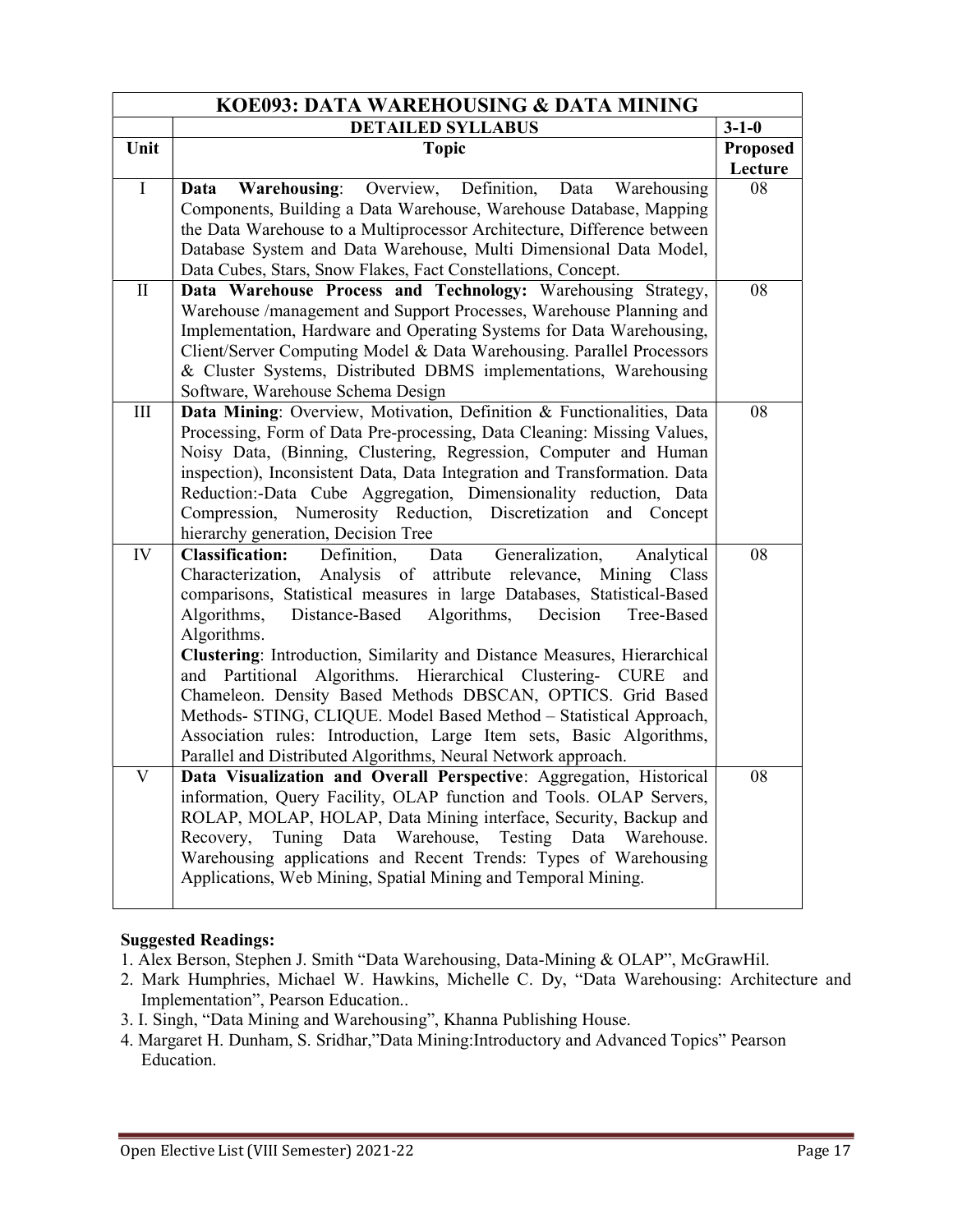| KOE094: DIGITAL AND SOCIAL MEDIA MARKETING |                                                                          |                 |
|--------------------------------------------|--------------------------------------------------------------------------|-----------------|
|                                            | <b>DETAILED SYLLABUS</b>                                                 | $3 - 1 - 0$     |
| Unit                                       | <b>Topic</b>                                                             | <b>Proposed</b> |
|                                            |                                                                          | Lecture         |
| $\mathbf I$                                | Introduction to Digital Marketing: The new digital world - trends that   | 08              |
|                                            | are driving shifts from traditional marketing practices to digital       |                 |
|                                            | marketing practices, the modern digital consumer and new consumer's      |                 |
|                                            | digital journey. Marketing strategies for the digital world-latest       |                 |
|                                            | practices.                                                               |                 |
| $\mathbf{I}$                               | Social Media Marketing -Introduction to Blogging, Create a blog post     | 08              |
|                                            | for your project. Include headline, imagery, links and post, Content     |                 |
|                                            | Planning and writing. Introduction to Face book, Twitter, Google +,      |                 |
|                                            | LinkedIn, YouTube, Instagram and Pinterest; their channel advertising    |                 |
|                                            | and campaigns.                                                           |                 |
| Ш                                          | Acquiring & Engaging Users through Digital Channels: Understanding       | 08              |
|                                            | the relationship between content and branding and its impact on sales,   |                 |
|                                            | search engine marketing, mobile marketing, video marketing, and          |                 |
|                                            | social-media marketing. Marketing gamification, Online campaign          |                 |
|                                            | management; using marketing analytic tools to segment, target and        |                 |
|                                            | position; overview of search engine optimization (SEO).                  |                 |
| $\mathbf{IV}$                              | Designing Organization for Digital Success: Digital transformation,      | 08              |
|                                            | digital leadership principles, online P.R. and reputation management.    |                 |
|                                            | ROI of digital strategies, how digital marketing is adding value to      |                 |
|                                            | business, and evaluating cost effectiveness of digital strategies.       |                 |
| $\bf{V}$                                   | Digital Innovation and Trends: The contemporary digital revolution,      | 08              |
|                                            | digital transformation framework; security and privatization issues with |                 |
|                                            | digital marketing Understanding trends in digital marketing - Indian and |                 |
|                                            | global context, online communities and co-creation.                      |                 |

- 1. Moutsy Maiti: Internet Mareting, Oxford University Press India
- 2. Vandana, Ahuja; Digital Marketing, Oxford University Press India (November, 2015).
- 3. Eric Greenberg, and Kates, Alexander; Strategic Digital Marketing: Top Digital Experts
- 4. Share the Formula for Tangible Returns on Your Marketing Investment; McGraw-Hill Professional.
- 5. Ryan, Damian; Understanding Digital Marketing: marketing strategies for engaging the digital generation; Kogan Page.
- 6. Tracy L. Tuten & Michael R. Solomon: Social Media Marketing (Sage Publication)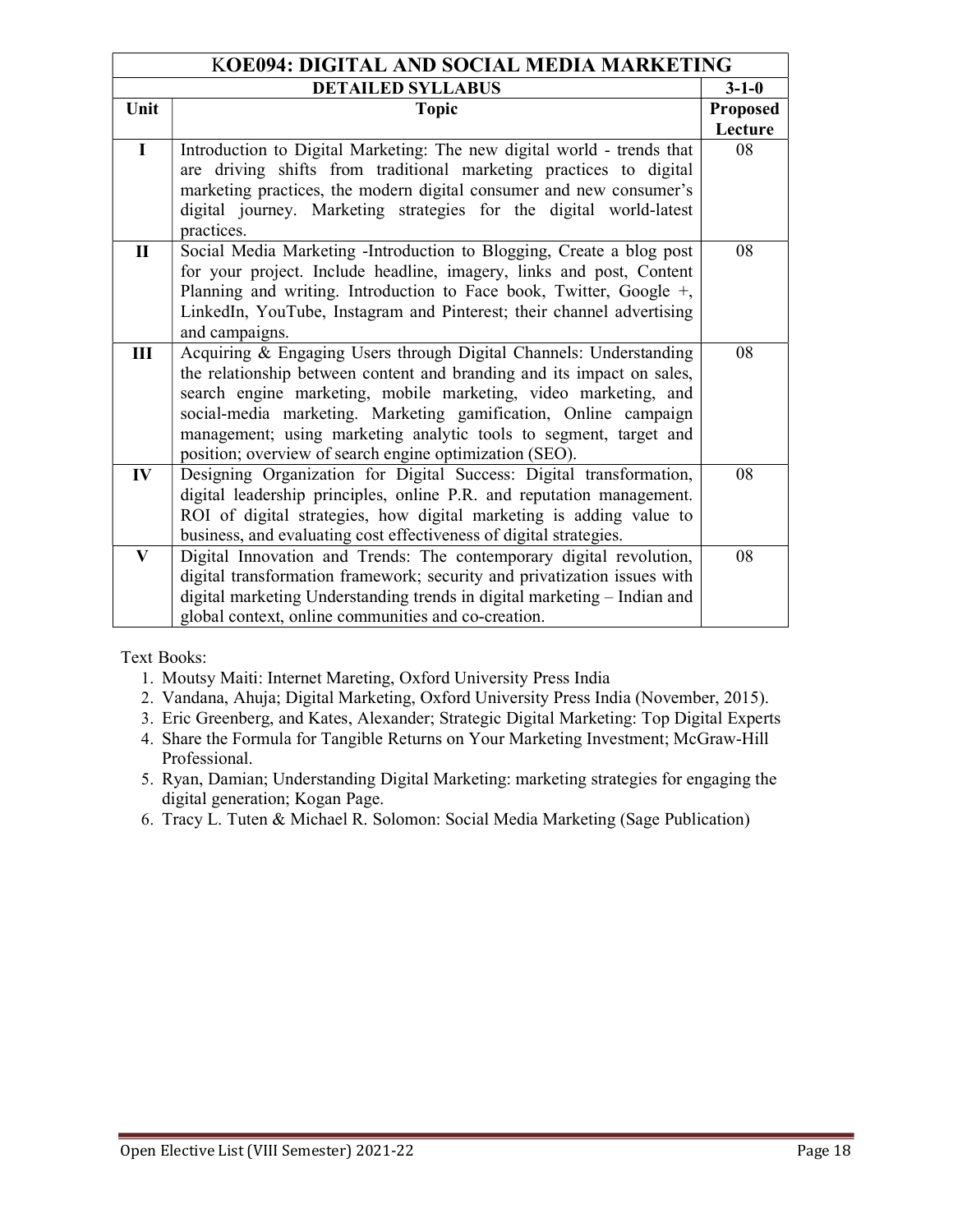| KOE095 MODELING OF FIELD-EFFECT NANO DEVICES |                                                                                            |                 |
|----------------------------------------------|--------------------------------------------------------------------------------------------|-----------------|
| <b>DETAILED SYLLABUS</b>                     |                                                                                            | $3 - 1 - 0$     |
| Unit                                         | <b>Topic</b>                                                                               | <b>Proposed</b> |
|                                              |                                                                                            | Lecture         |
| $\mathbf I$                                  | MOSFET scaling, short channel effects - channel engineering -                              | 08              |
|                                              | source/drain engineering - high k dielectric - copper interconnects -                      |                 |
|                                              | strain engineering, SOI MOSFET, multigate transistors – single gate –                      |                 |
|                                              | double gate – triple gate – surround gate, quantum effects – volume                        |                 |
|                                              | inversion – mobility – threshold voltage – inter subband scattering,                       |                 |
|                                              | multigate technology - mobility - gate stack.                                              |                 |
| $\mathbf{I}$                                 | MOS Electrostatics - 1D - 2D MOS Electrostatics, MOSFET Current-                           | 08              |
|                                              | Voltage Characteristics - CMOS Technology - Ultimate limits, double                        |                 |
|                                              | gate MOS system – gate voltage effect - semiconductor thickness effect                     |                 |
|                                              | - asymmetry effect - oxide thickness effect - electron tunnel current -                    |                 |
|                                              | two dimensional confinement, scattering – mobility.                                        |                 |
| III                                          | Silicon nanowire MOSFETs – Evaluvation of I-V characteristics – The                        | 08              |
|                                              | I-V characteristics for nondegenerate carrier statistics - The I-V                         |                 |
|                                              | characteristics for degenerate carrier statistics - Carbon nanotube -                      |                 |
|                                              | Band structure of carbon nanotube - Band structure of graphene -                           |                 |
|                                              | Physical structure of nanotube $-$ Band structure of nanotube $-$ Carbon                   |                 |
|                                              | nanotube FETs - Carbon nanotube MOSFETs - Schottky barrier carbon                          |                 |
|                                              | nanotube FETs – Electronic conduction in molecules – General model                         |                 |
|                                              | for ballistic nano transistors - MOSFETs with 0D, 1D, and 2D channels                      |                 |
|                                              | $-$ Molecular transistors $-$ Single electron charging $-$ Single electron<br>transistors. |                 |
| $\mathbf{IV}$                                | Radiation effects in SOI MOSFETs, total ionizing dose effects -                            | 08              |
|                                              | single-gate SOI - multi-gate devices, single event effect, scaling effects.                |                 |
| $\mathbf{V}$                                 | Digital circuits - impact of device performance on digital circuits -                      | 08              |
|                                              | leakage performance trade off - multi VT devices and circuits -                            |                 |
|                                              | SRAM design, analog circuit design - transconductance - intrinsic gain                     |                 |
|                                              | - flicker noise - self heating -band gap voltage reference - operational                   |                 |
|                                              | amplifier – comparator designs, mixed signal – successive                                  |                 |
|                                              | approximation DAC, RF circuits.                                                            |                 |
|                                              |                                                                                            |                 |

- 1. J P Colinge, "FINFETs and other multi-gate transistors", Springer Series on integrated circuits and systems, 2008
- 2. Mark Lundstrom, Jing Guo, "Nanoscale Transistors: Device Physics, Modeling and Simulation", Springer, 2006
- 3. M S Lundstorm, "Fundamentals of Carrier Transport", 2nd Ed., Cambridge University Press, Cambridge UK, 2000.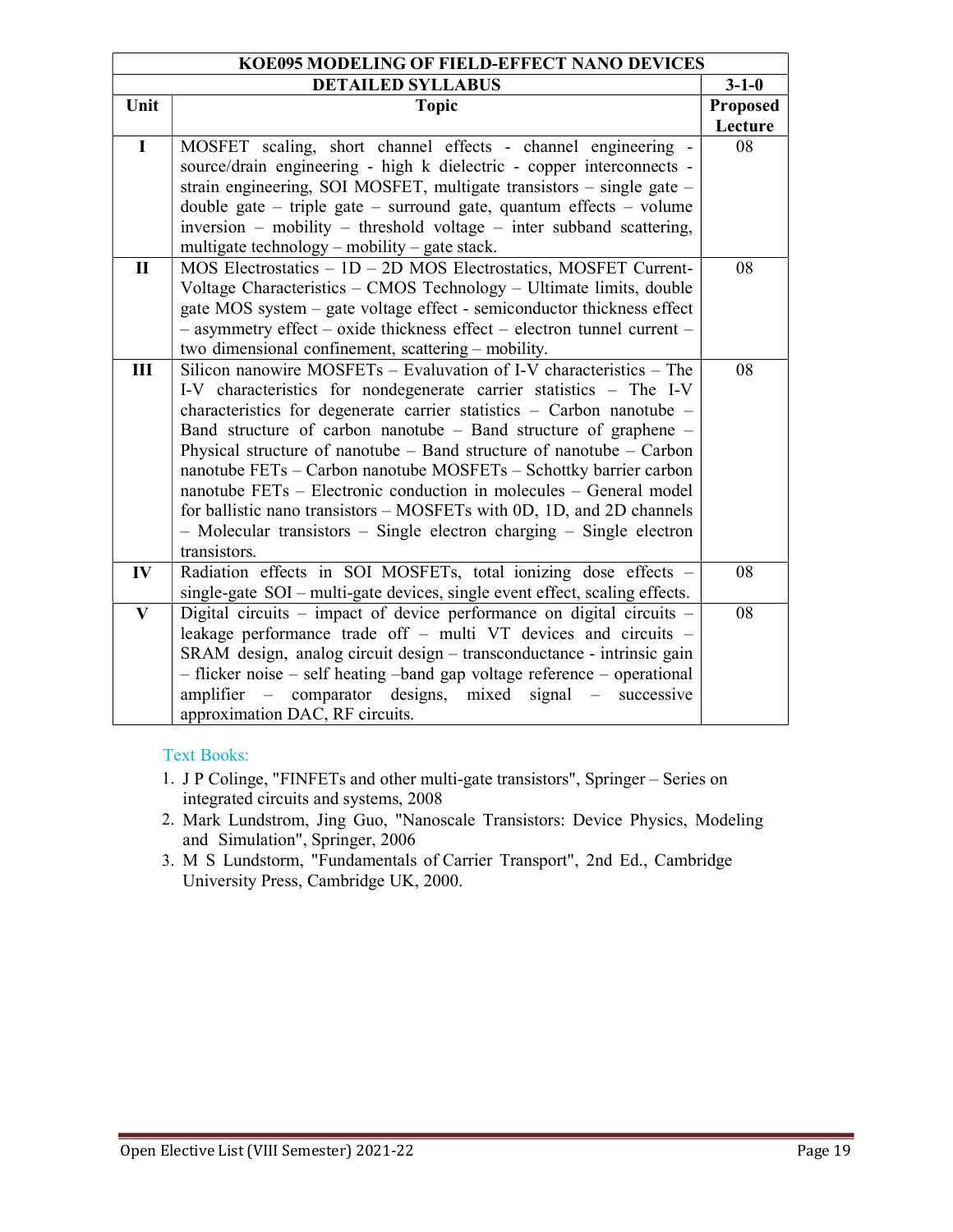| KOE096:MODELLING AND SIMULATION OF DYNAMIC SYSTEMS |                                                                                        |                 |
|----------------------------------------------------|----------------------------------------------------------------------------------------|-----------------|
|                                                    | <b>DETAILED SYLLABUS</b>                                                               | $3 - 1 - 0$     |
| Unit                                               | <b>Topic</b>                                                                           | <b>Proposed</b> |
|                                                    |                                                                                        | Lecture         |
| $\mathbf{I}$                                       | Introduction to modeling and simulation: Introduction to modeling,                     | 08              |
|                                                    | Examples of models, modeling of dynamic system, Introduction to                        |                 |
|                                                    | simulation, MATLAB as a simulation tool, Bond graph modeling,                          |                 |
|                                                    | causality, generation of system equations.                                             |                 |
| $\mathbf{I}$                                       | Bond graph modeling of dynamic system: Methods of drawing bond                         | 08              |
|                                                    | graph model- Mechanical systems & Electrical systems, some basic                       |                 |
|                                                    | system models- Mechanical systems, Thermal systems, hydraulic                          |                 |
|                                                    | systems, pneumatic systems and electrical systems.                                     |                 |
| Ш                                                  | System models of combined systems: Linearity and non linearity in                      | 08              |
|                                                    | systems combined rotary and translatory system, electro mechanical                     |                 |
|                                                    | system, hydro- mechanical system.                                                      |                 |
|                                                    |                                                                                        |                 |
| $\mathbf{IV}$                                      | Dynamic Response and System Transfer Function: Dynamic                                 | 08              |
|                                                    | response of $1st$ order system and $2nd$ order system, performance measures            |                 |
|                                                    | for $2nd$ order system, system transfer function, transfer function of 1 <sup>st</sup> |                 |
|                                                    | and 2 <sup>nd</sup> order system Block diagram algebra, signal flow diagram, state     |                 |
|                                                    | variable formulation, frequency response and bode plots.                               |                 |
| $\mathbf{V}$                                       | simulation<br>applications: Simulation<br><b>Simulation</b><br>and<br>using            | 08              |
|                                                    | SIMULINK, examples of simulation problems- simple and the                              |                 |
|                                                    | compound pendulum, planner mechanisms, validation and verification                     |                 |
|                                                    | of the simulation model, parameter estimation methods, system                          |                 |
|                                                    | identifications, introduction to optimization.                                         |                 |

- 1. Zeigler B.P. Praehofer. H. and Kim I.G. "Theory of modeling and simulation", 2nd Edition. Academic press 2000.
- 2. Robert L. Woods, Kent L. Lawrence, "Modeling and simulation of dynamic systems", Person, 1997.
- 3. Brown, Forbes T. "Engineering System Dynamics", New York, NY: CRC, 2001. ISBN: 9780824706166.
- 4. Pratab.R " Getting started with MATLAB" Oxford university Press 2009.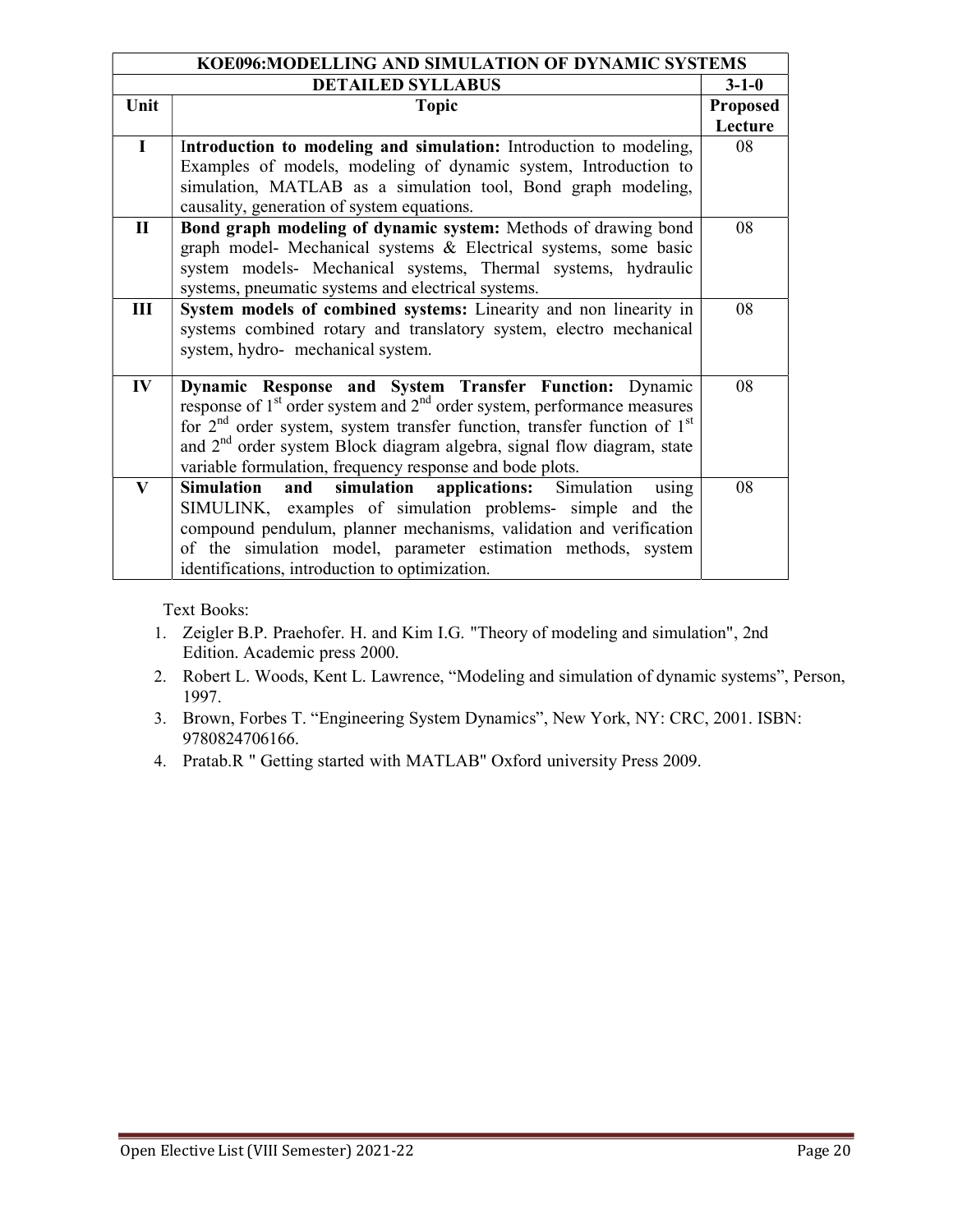| KOE097: BIG DATA                                    |                                                                                                                                                                          |               |  |
|-----------------------------------------------------|--------------------------------------------------------------------------------------------------------------------------------------------------------------------------|---------------|--|
|                                                     | <b>DETAILED SYLLABUS</b>                                                                                                                                                 | $3 - 1 - 0$   |  |
| Unit                                                | <b>Topic</b>                                                                                                                                                             | Proposed      |  |
| $\mathbf I$                                         | Introduction to Big Data: Types of digital data, history of Big Data innovation,                                                                                         | Lecture<br>08 |  |
|                                                     | introduction to Big Data platform, drivers for Big Data, Big Data architecture and                                                                                       |               |  |
|                                                     | characteristics, 5 Vs of Big Data, Big Data technology components, Big Data                                                                                              |               |  |
|                                                     | importance and applications, Big Data features - security, compliance, auditing and                                                                                      |               |  |
|                                                     | protection, Big Data privacy and ethics, Big Data Analytics, Challenges of                                                                                               |               |  |
|                                                     | conventional systems, intelligent data analysis, nature of data, analytic processes                                                                                      |               |  |
|                                                     | and tools, analysis vs reporting, modern data analytic tools.                                                                                                            |               |  |
| $\mathbf{I}$                                        | Hadoop: History of Hadoop, Apache Hadoop, the Hadoop Distributed File System,                                                                                            | 08            |  |
|                                                     | components of Hadoop, data format, analyzing data with Hadoop, scaling out,                                                                                              |               |  |
|                                                     | Hadoop streaming, Hadoop pipes, Hadoop Echo System.                                                                                                                      |               |  |
|                                                     | Map-Reduce: Map-Reduce framework and basics, how Map Reduce works,                                                                                                       |               |  |
|                                                     | developing a Map Reduce application, unit tests with MR unit, test data and local                                                                                        |               |  |
|                                                     | tests, anatomy of a Map Reduce job run, failures, job scheduling, shuffle and sort,                                                                                      |               |  |
|                                                     | task execution, Map Reduce types, input formats, output formats, Map Reduce                                                                                              |               |  |
|                                                     | features, Real-world Map Reduce                                                                                                                                          |               |  |
| III                                                 | HDFS (Hadoop Distributed File System): Design of HDFS, HDFS concepts,                                                                                                    | 08            |  |
|                                                     | benefits and challenges, file sizes, block sizes and block abstraction in HDFS, data                                                                                     |               |  |
|                                                     | replication, how does HDFS store, read, and write files, Java interfaces to HDFS,                                                                                        |               |  |
|                                                     | command line interface, Hadoop file system interfaces, data flow, data ingest with                                                                                       |               |  |
|                                                     | Flume and Scoop, Hadoop archives, Hadoop I/O: Compression, serialization, Avro                                                                                           |               |  |
|                                                     | and file-based data structures. Hadoop Environment: Setting up a Hadoop cluster,                                                                                         |               |  |
|                                                     | cluster specification, cluster setup and installation, Hadoop configuration, security                                                                                    |               |  |
|                                                     | in Hadoop, administering Hadoop, HDFS monitoring & maintenance, Hadoop                                                                                                   |               |  |
|                                                     | benchmarks, Hadoop in the cloud                                                                                                                                          |               |  |
| $\mathbf{IV}$                                       | Hadoop Eco System and YARN: Hadoop ecosystem components, schedulers, fair                                                                                                | 08            |  |
|                                                     | and capacity, Hadoop 2.0 New Features - Name Node high availability, HDFS                                                                                                |               |  |
|                                                     | federation, MRv2, YARN, Running MRv1 in YARN.                                                                                                                            |               |  |
|                                                     | NoSQL Databases: Introduction to NoSQL MongoDB: Introduction, data types,                                                                                                |               |  |
|                                                     | creating, updating and deleing documents, querying, introduction to indexing,                                                                                            |               |  |
|                                                     | capped collections                                                                                                                                                       |               |  |
|                                                     | Spark: Installing spark, spark applications, jobs, stages and tasks, Resilient                                                                                           |               |  |
|                                                     | Distributed Databases, anatomy of a Spark job run, Spark on YARN                                                                                                         |               |  |
|                                                     | SCALA: Introduction, classes and objects, basic types and operators, built-in                                                                                            |               |  |
|                                                     | control structures, functions and closures, inheritance.                                                                                                                 |               |  |
| $\bf V$                                             | Hadoop Eco System Frameworks: Applications on Big Data using Pig, Hive and                                                                                               | 08            |  |
|                                                     | HBase                                                                                                                                                                    |               |  |
|                                                     | Pig : Introduction to PIG, Execution Modes of Pig, Comparison of Pig with<br>Databases, Grunt, Pig Latin, User Defined Functions, Data Processing operators,             |               |  |
|                                                     |                                                                                                                                                                          |               |  |
|                                                     | Hive - Apache Hive architecture and installation, Hive shell, Hive services, Hive<br>metastore, comparison with traditional databases, HiveQL, tables, querying data and |               |  |
|                                                     | user defined functions, sorting and aggregating, Map Reduce scripts, joins &                                                                                             |               |  |
|                                                     | subqueries.                                                                                                                                                              |               |  |
|                                                     | HBase - Hbase concepts, clients, example, Hbase vs RDBMS, advanced usage,                                                                                                |               |  |
|                                                     | schema design, advance indexing, Zookeeper - how it helps in monitoring a cluster,                                                                                       |               |  |
|                                                     | how to build applications with Zookeeper. IBM Big Data strategy, introduction to                                                                                         |               |  |
|                                                     | Infosphere, BigInsights and Big Sheets, introduction to Big SQL.                                                                                                         |               |  |
|                                                     | <b>Suggested Readings:</b>                                                                                                                                               |               |  |
| 1.                                                  | Michael Minelli, Michelle Chambers, and Ambiga Dhiraj, "Big Data, Big Analytics: Emerging Business Intelligence                                                          |               |  |
| and Analytic Trends for Today's Businesses", Wiley. |                                                                                                                                                                          |               |  |
| 2.                                                  | Big-Data Black Book, DT Editorial Services, Wiley.                                                                                                                       |               |  |
| 3.                                                  | Dirk deRoos, Chris Eaton, George Lapis, Paul Zikopoulos, Tom Deutsch, "Understanding Big Data Analytics for<br>Enterprise Class Hadoop and Streaming Data", McGrawHill.  |               |  |

4. Thomas Erl, Wajid Khattak, Paul Buhler, "Big Data Fundamentals: Concepts, Drivers and Techniques", Prentice Hall.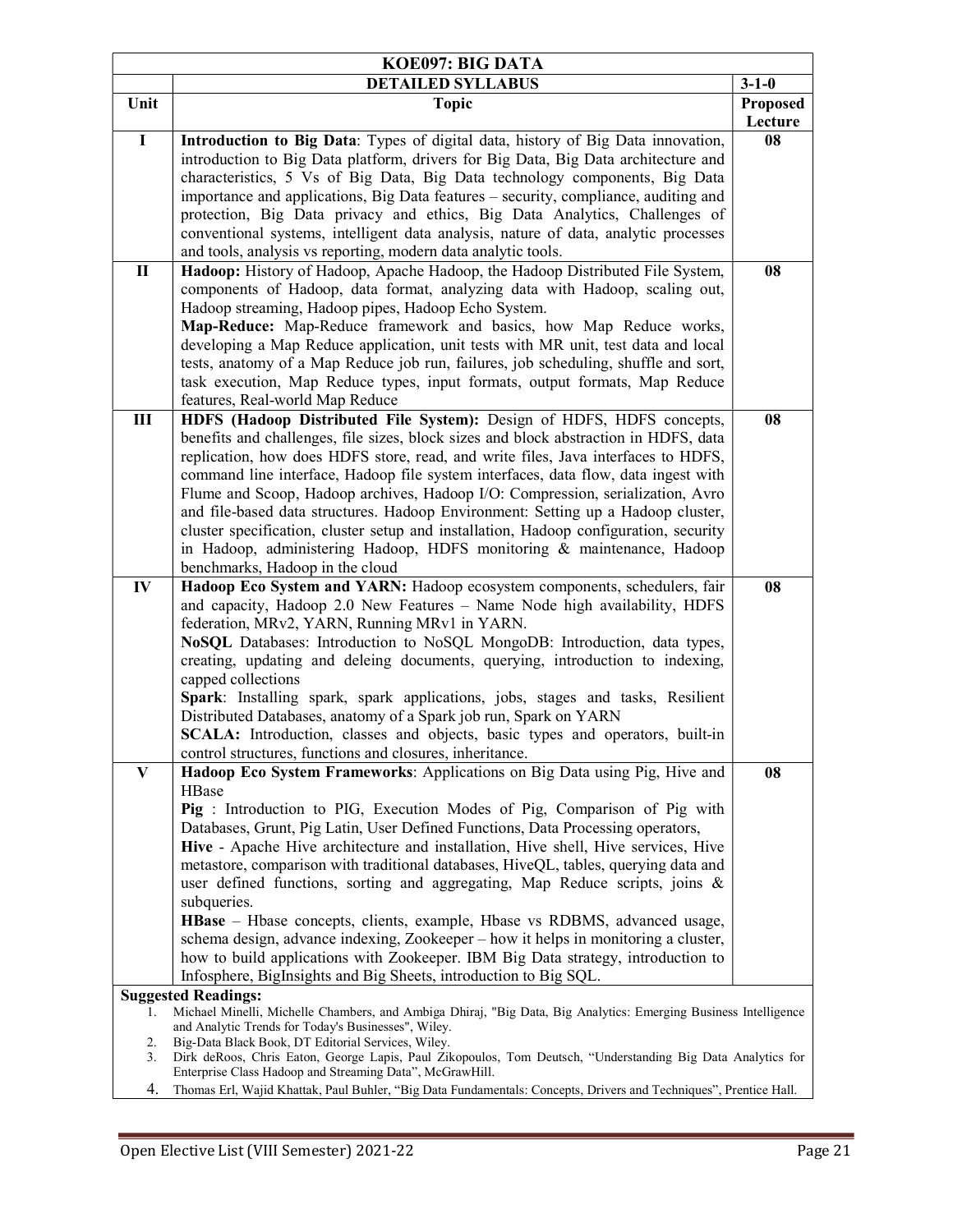### KOE098 HUMAN VALUES IN BAUDDHA AND JAIN DARSHAN

Catalogue Description: Bauddha and Jain Darshan form a part of the philosophy of Indian tradition. This course outlines the basic concepts and principles of these two philosophies and provides scope for further reading of the philosophies, so as to gain clarity about the human being, the existence and human participation i.e. human values expressing itself in human conduct.

It is to be kept in mind that Darshan means realization which calls for developing the capacity to see the reality in oneself directly. So, any study of Darshan shall help develop this capacity in the students through proper steps of practices and shall not just provide the information.

|                | <b>DETAILED SYLLABUS</b>                                                                | $3 - 1 - 0$     |
|----------------|-----------------------------------------------------------------------------------------|-----------------|
| Unit           | <b>Topic</b>                                                                            | <b>Proposed</b> |
|                |                                                                                         | Lecture         |
| $\mathbf I$    | Introduction to Bauddha and Jain Darshan and their Basics                               | 08              |
|                | Need to study Bauddha and Jain Darshan; the origin of the these                         |                 |
|                | philosophies, their basic principles and scope for further reading.                     |                 |
| $\mathbf{I}$   | <b>Basic Principles of Bauddha Darshan</b>                                              | 08              |
|                | law of impermanence (changability); four noble truths; eightfold path;                  |                 |
|                | law of cause- action (pratitya-samutpaad)                                               |                 |
|                | Definition of some salient words of Buddha Darshan - nirvana,                           |                 |
|                | dhamma, tri- ratna(Buddha, Dharma and Sangh), pragya, karma, parmi,                     |                 |
|                | ashta-kalap, trishna, shad-ayatan, samvedana, vipassana, anitya, maitri,                |                 |
|                | brham-vihaar, tathagata, arahant                                                        |                 |
| $\mathbf{III}$ | Purpose and Program for a Human Being based on Bauddha Darshan                          | 08              |
|                | The purpose and program of a human being living on the basis of it, clarity             |                 |
|                | and practice of human values and human conduct, the natural outcome of                  |                 |
|                | such a program on society, nature and tradition.                                        |                 |
|                | Purpose-freedom from suffering, nirvana; root of suffering-vikaar - raga,               |                 |
|                | dvesha and moha, Progam - various steps of meditation for attaining                     |                 |
|                | knowledge; shamath and vipassana; sheel- samadhi-pragya;<br>practice                    |                 |
|                | (samatva),<br>eightfold<br>path(Ashtang<br>$\sigma f$<br>equanimity<br>Marg);           |                 |
|                | combination of understanding and practice                                               |                 |
| IV             | <b>Basic Principles of Jain Darshan</b>                                                 | 08              |
|                | Basic realities – description of nine elements in existence (jeev, ajeev,               |                 |
|                | bandh, punya, paap, aashrav, samvar, nirjara, moksha), 6 dravya of lok -                |                 |
|                | dharma, adhrma, akash, kaal, pudgal, jeev; tri-lakshan, various types of                |                 |
|                | pragya, various stages of realisation; samyak-gyan, samyak- darshan,                    |                 |
|                | samyak-charitra, syadvaad, anekantavaad, naya- nishchaya and vyavahar,                  |                 |
|                | karma- phal siddhanta                                                                   |                 |
|                | Definition of some salient words of Jain Darshan -arhant, jin,                          |                 |
|                | tirthankara,<br>panch- parameshthi, atma, pramaan,<br>kaal, pudgal,                     |                 |
|                | paramanu, kashay, leshya                                                                |                 |
| $\mathbf{V}$   | Purpose and Program for a Human Being based on Jain Darshan                             | 08              |
|                | The purpose and program of a human being living on the basis of it, clarity             |                 |
|                | and practice of human values and human conduct, the natural outcome                     |                 |
|                | of such a program on society, nature and tradition, possibility of finding              |                 |
|                | solutions to present day problems in the light of it.                                   |                 |
|                | Purpose (goal) - moksha, Program- following mahavrat, anuvrat, 10                       |                 |
|                | samyak darshan-gyan-charitra. Commonality with<br>lakshan<br>dharma;<br>Bauddha Darshan |                 |
|                |                                                                                         |                 |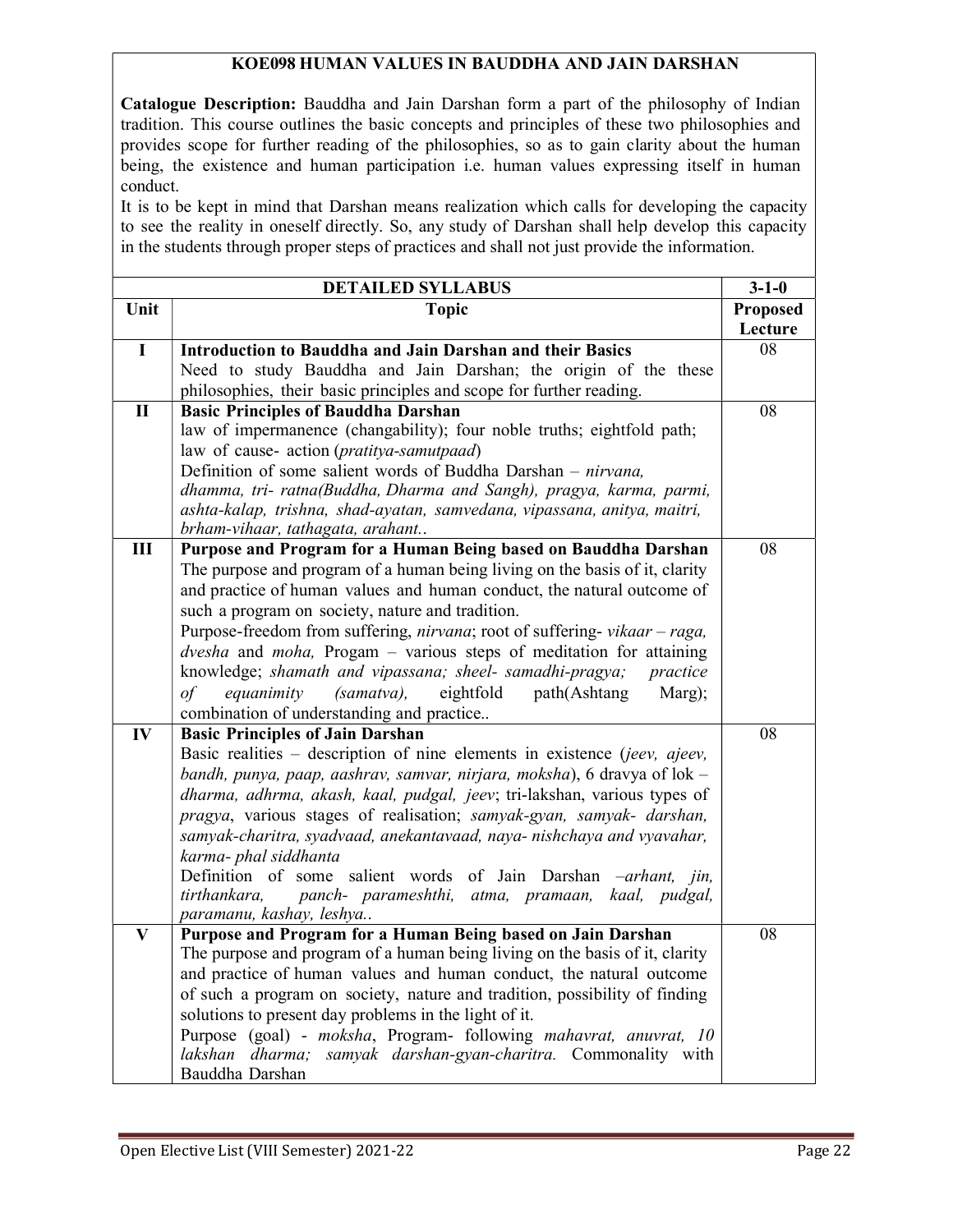1. Chattejee, S.G. and Datta, D.M., "An Introduction to Indian Philosophy", University of Calcutta Press, 1960..

- 1. "Dhammapad", Vipassana Research Institute, 2001.
- 2. Drukpa, G., "Musings from the Heart", Drukpa Publications Private Ltd, 2018.
- 3. Jyot, "Ek cheez milegi Wonderful", A Film Directed by Jyot Foundation, 2013.
- 4. Goenka, S.N., "The Discourse Summaries", Vipassana Research Institute, 1987.
- 5. Madhavacharya, "Sarva-darshan Samgraha", Chaukhambha Vidya Bhavan, Varanasi, 1984.
- 6. Varni, J., "Samansuttam", Sarva Seva Sangh Prakashan, Varanasi, 7th Edition, 2010.
- 7. https://www.youtube.com/watch?v=cz7QHNvNFfA&list=PLPJVlVRVmhc4Z01fD57j bzycm9I6W054x (English)
- 6. https://www.youtube.com/watch?v=r5bud1ybBDc&list=PLY9hraHvoLQLCkl7Z2DW KMgRAWU77bKFy (Hindi).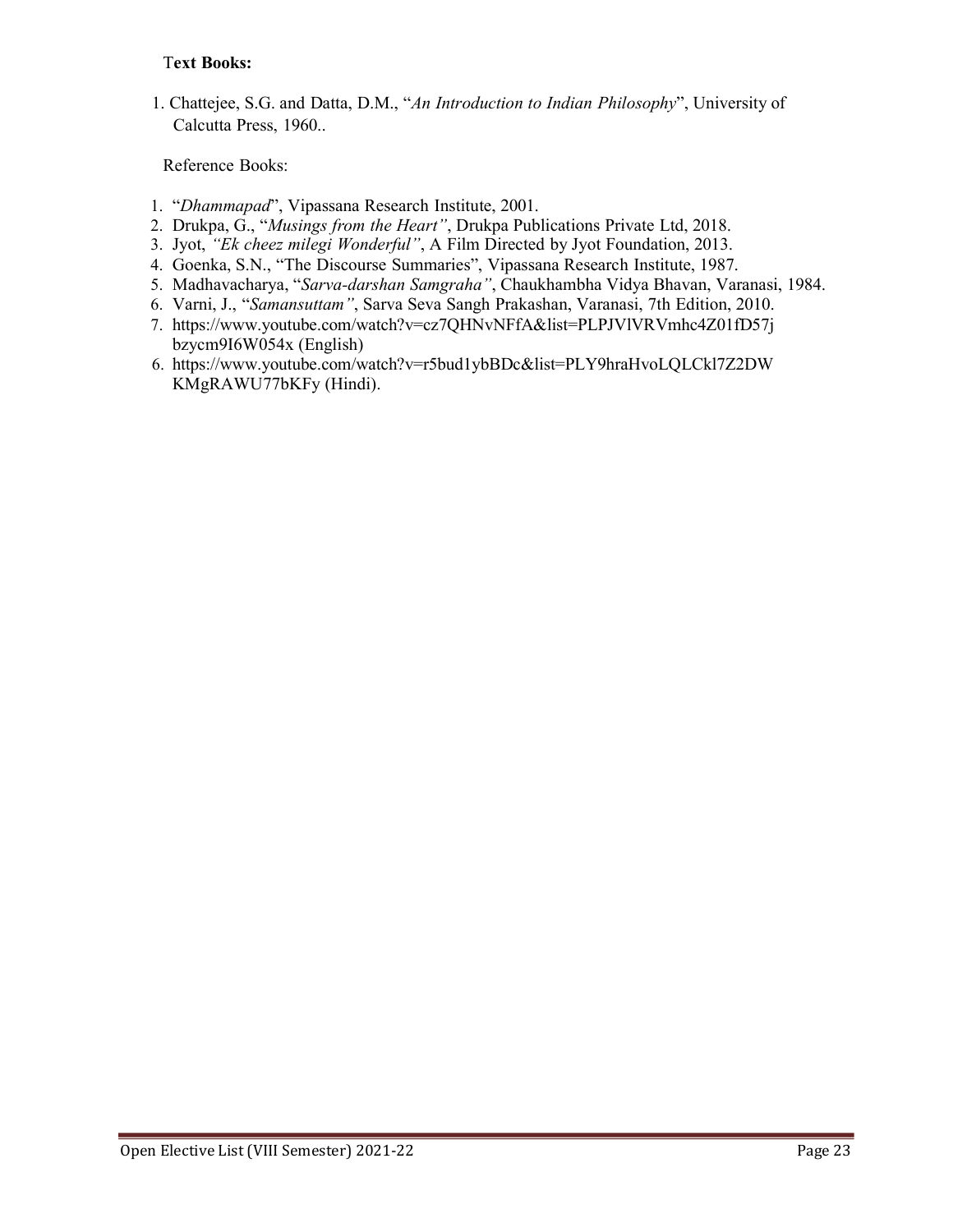| KOE099: HUMAN VALUES IN VEDIC DARŚANA |                                                                                              |             |
|---------------------------------------|----------------------------------------------------------------------------------------------|-------------|
| <b>DETAILED SYLLABUS</b>              |                                                                                              | $3 - 1 - 0$ |
| Unit                                  | <b>Topic</b>                                                                                 | Proposed    |
|                                       |                                                                                              | Lecture     |
| $\mathbf I$                           | Introduction to Vedic Darśana and Nyāya Darśana (Philosophy of                               | 09          |
|                                       | <b>Indian Logic and Reasoning)</b>                                                           |             |
|                                       | Introduction to Vedic literature, need to study Vedic Darśana; its origin and                |             |
|                                       | subject matter. Introduction to Nyaya Darśana, 16 padarthas (pramaņa,                        |             |
|                                       | prameya, samśaya, prayojana, drstānta, siddhānta, avayava, tarka, nirnaya,                   |             |
|                                       | vāda, jalpa, vitaņdā, hetuābhāsa, chala, jāti, nigrahasthāna) pamcāvayava                    |             |
|                                       | prakriyā (pratijñā, hetu, udāharaņa, upanaya, nigamana).                                     |             |
| $\mathbf{I}$                          | Vaiśesika Darśana (Philosophy of Matter)                                                     | 07          |
|                                       | Introduction to Vaisesika Darsana, definition of Dharma, abhyudaya,                          |             |
|                                       | niņśreyasa; 6 padārthas (dravya, guņa, karma, sāmānya, viśeśa, samavāya) -                   |             |
|                                       | their definition, characteristics and relationship; nitya-anitya; cause-effect               |             |
|                                       | relationships; drsta-adrsta karma phala; mindful dāna; śucitā-aśucitā; reasons               |             |
|                                       | of rāga-dveśa, avidyā, sukha-duḥkha, etc. and how to get rid of them.                        |             |
| $\mathbf{III}$                        | Sāmkhya-Yoga Darśana (Philosophy of Spirituality)                                            | 12          |
|                                       | Sāmkhya Darśana- Purusārtha, the nature of Purusa and Prakrti, 24 elements                   |             |
|                                       | of Prakrti, bondage and salvation (liberation), the principle of satkāryavāda,               |             |
|                                       | trigunātmaka prakrti. Yoga Darśana- the steps of Astāmga yoga (yama,                         |             |
|                                       | niyama, āsana, prāņāyāma, pratyāhāra, dhāraņā, dhyāna and samādhi) and                       |             |
|                                       | the challenges in following them, afflictions (klesa)- avidyā, asmitā, rāga,                 |             |
|                                       | dvesa, abhiniveśa, different types of vrttis (pramāņa, viparyaya, vikalpa,                   |             |
|                                       | nidrā, smrti), the process of nirodha of vrttis; maitri, karuņā, muditā, upeksā;             |             |
|                                       | description of yama, niyama, āsana and praņayāma; kriyāyoga- tapa,                           |             |
|                                       | svādhyāya and īśvara-praṇidhāna; different steps of samādhi, different types                 |             |
|                                       | of samyama, vivekakhyāti, prajñā.                                                            |             |
|                                       | <b>Vedanta Darshan</b>                                                                       |             |
|                                       | Vedanta<br>Darshan- <i>Nature</i> of <i>Brahma</i><br>and <i>Prakriti</i> ,<br>Methods<br>of |             |
|                                       | Upasana; adhyasaand sanskar; nature of Atma, description of existence,                       |             |
|                                       | principle of karma-phala, description o pancha kosha, different nature of                    |             |
|                                       | paramatma/brahma, Ishwar, Four qualifications (Sadhan chatushtay).                           |             |
| IV                                    | Upanisad and Vedanta Darśana (Philosophy of God)                                             | 08          |
|                                       | Introduction to Upanisads and Vedanta Darśana; Iśopanisad - Idea of                          |             |
|                                       | renouncement, Karma Yoga, balance of Vidyā-Avidyā and Prakrti-Vikrti;                        |             |
|                                       | Tattirīyopanisad - Different names of the God and their meaning, parting                     |             |
|                                       | message of Guru to the graduating student (Siksavalli), Nature of Brahma                     |             |
|                                       | and Prakrti, Methods of Upāsanā; Nature of Ātmā, Description of existence,                   |             |
|                                       | principle of karma-phala, description of pamca kośa, nature of mukti,                        |             |
|                                       | process and way to achieve it, antahkarana-suddhi, different characteristics                 |             |
|                                       | of paramātmā/brahma, Īśvara, Four qualifications (Sādhana-catustaya)                         |             |
| $\mathbf{V}$                          | Purpose and Program for a Human Being based on the Vedic Darsana                             | 06          |
|                                       | The purpose and program of a human being living on the basis of the Vedic                    |             |
|                                       | Darsana, clarity and practice of human values and human conduct, the                         |             |
|                                       | natural outcome of such a program on society, nature and tradition. Vedic                    |             |
|                                       | system of living in a society - the idea of vratas and varana (freedom of                    |             |
|                                       | choice with commitment), Varna System, Asrama System, Pamca                                  |             |
|                                       | Mahāyajņa, 16 Samskāras, etc.                                                                |             |